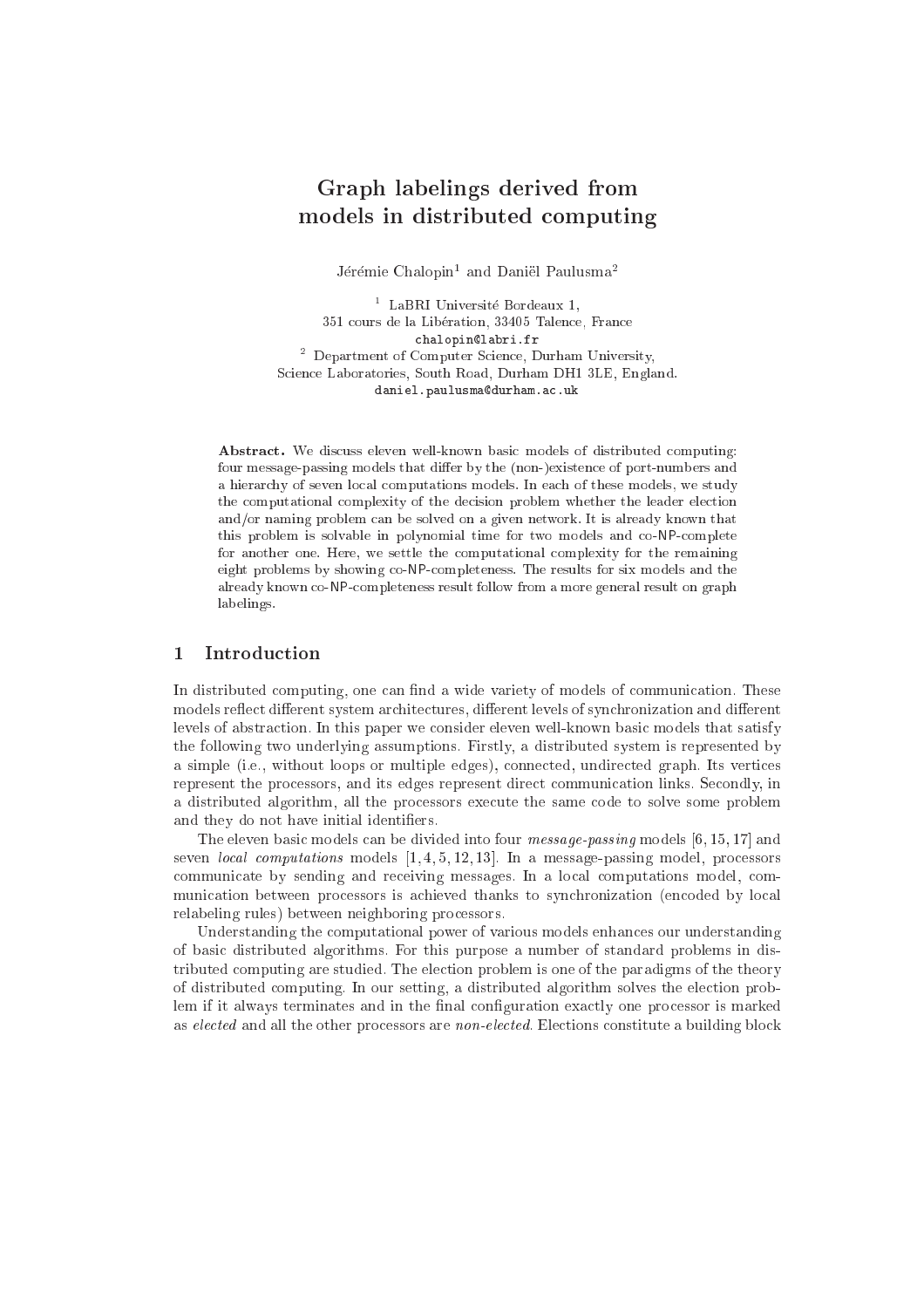of many other distributed algorithms, sin
e the ele
ted vertex an be subsequently used to make entralized de
isions. A se
ond important problem in distributed omputing is the naming problem. Here, the aim is to arrive at a final configuration where all processors have been assigned unique identities. Again this is an essential prerequisite to many other distributed algorithms that only work correctly under the assumption that all processors can be unambiguously identified. For a survey on distributed algorithms we refer to  $[14]$ .

**OUR RESULTS.** Whether the naming or election problem can be solved on a given graph depends on the properties of the onsidered model. If it is possible to solve the election (naming) problem we call the graph a *solution graph* for the election (naming) problem. It is a natural question to ask how hard it is to check whether a given graph is a solution graph in a ertain model. For two models this problem is known to be polynomially solvable  $[2]$  and for one model it is co-NP-complete  $[16]$ . What about the computational omplexity of this problem for the other models? In this paper we solve this question by showing that this decision problem is co-NP-complete for all remaining models.

The paper is organized as follows. In Section 2 we define the necessary graph terminology. To obtain our results we translate known characterizations  $[1, 4-7, 12, 13, 15, 17]$  of solution graphs in terms of graph labelings. This is shown in Section 3 for the message-passing models and in Section 4 for the local computations models. In Section 5 we introduce a new kind of labeling that does not orrespond to any model of distributed omputing but that enables us to present a simpler co-NP-completeness proof for seven basic models including the already known model in  $[16]$ . In Section 6 we give the results for the remaining two models.

#### 2 Preliminaries

For graph terminology not defined below we refer to [3]. A *labeling* of a graph  $G = (V_G, E_G)$ is a mapping  $\ell : V_G \to \{1, 2, 3, \ldots\}$ . For a set  $S \subseteq V_G$  we use the shorthand notation  $\ell(S)$ to denote the image set of S under  $\ell$ , i.e.,  $\ell(S) = \{ \ell(u) \mid u \in S \}$ . A labeling  $\ell$  of G is called proper if  $|\ell|(VG)| \leq |VG|$ . For any label  $i \geq 1$ , the set  $\ell^{-1}(i)$  is equal to  $\{u \in VG \mid \ell(u) = i\}$ . The subgraph of G induced by a subset  $S \subseteq V_G$  is denoted by  $G[S]$ . For a label  $i \geq 1$  we write  $G[i] \equiv G[\ell - [i]$ . For two labels  $i, j$ , we let  $G[i, j]$  be the bipartite graph obtained from  $G[\ell - (i) \cup \ell - (j)]$  by defecting all edges  $\{u, v\}$  with  $\ell(u) = \ell(v) = i$  or with  $\ell(u) = \ell(v) = j$ .

For a vertex  $u \in V_G$  in a graph  $G = (V_G, E_G)$ , we denote its neighborhood by  $N_G(u)$ fusion is regular to the same is regular, if all its vertical regular communications in the same number  $\sim$ (i.e. are of degree  $\deg_G(u) = k$ ), in that case we also say that the graph is k-regular. A graph is regular bipartite if it is regular and bipartite. A graph is semi-regular bipartite if it is bipartite and the vertices of one class of the bipartition are of degree  $k$  and all others are of degree  $l$ , in that case we also say that the graph is  $(k, l)$ -regular bipartite. In our context a *perfect matching* is a  $(1, 1)$ -regular bipartite graph.

#### 3 Message-passing models

In  $[15–17]$ , Yamashita and Kameda study four message-passing models. In the *port-to-port* model, each processor can send different messages to different neighbors (by having access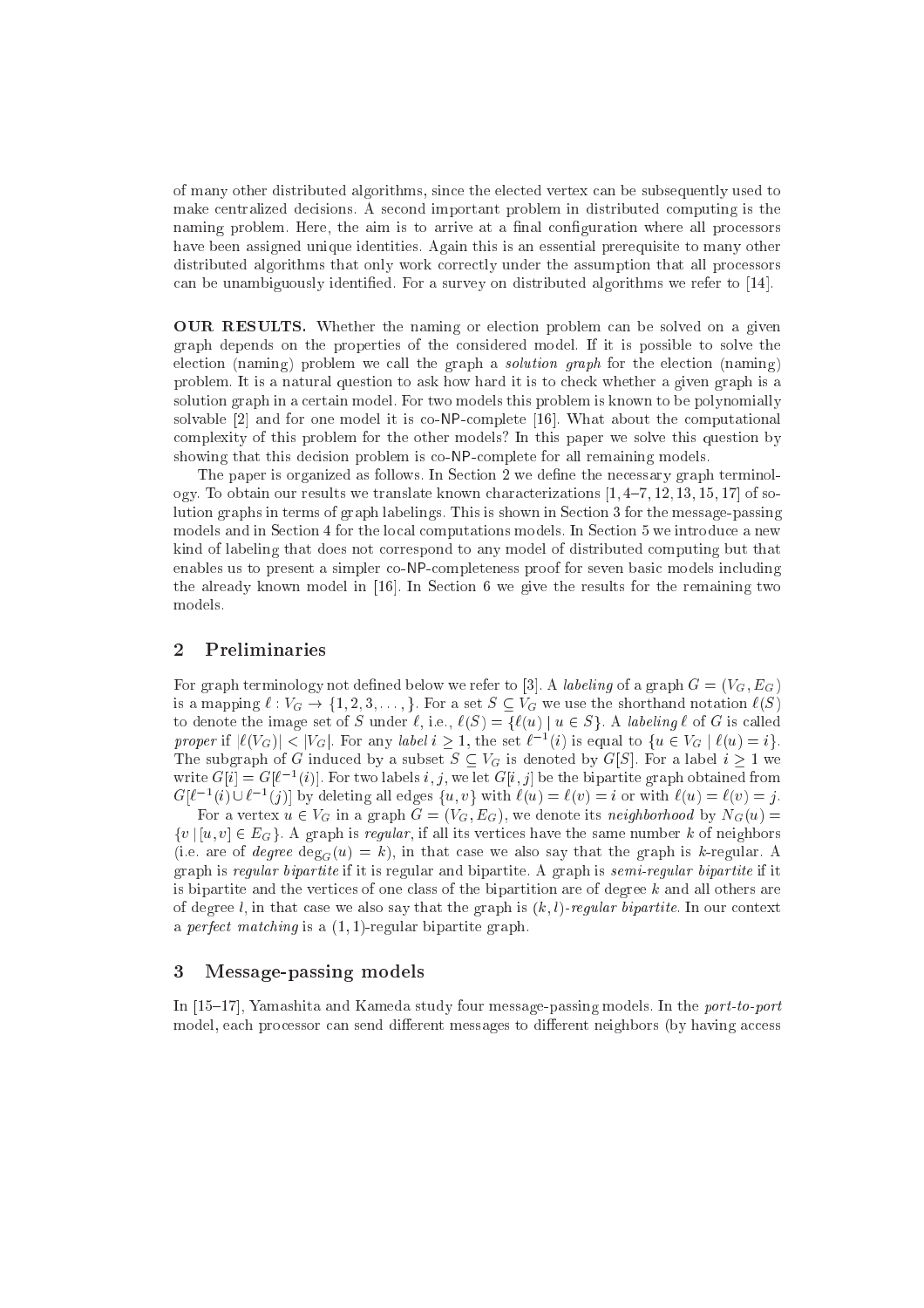to unique *port-numbers* that distinguish between neighbors), and each processor knows the neighbor ea
h re
eiving message is oming from (again by using the port-numbers). In the broadcast-to-mailbox model, port-numbers do not exist. A processor can only send a message to all of its neighbors and all receiving messages arrive in a mailbox, so it never knows their senders. The two mixed models are called the *broadcast-to-port* model and the port-to-mailbox model. There exists an ele
tion (or naming) algorithm for a graph <sup>G</sup> if and only if the algorithm solves the problem on  $G$  whatever the port-numbers are.

In [17], Yamashita and Kameda characterize these four models: a graph  $G$  is a solution graph for the election and naming problem in the port-to-port model if and only if  $G$  does not have a proper symmetric regular labeling, i.e., a proper labeling  $\ell$  such that

- (i) for all  $i \in \ell(V_G)$ ,  $G[i]$  is regular and contains a perfect matching if its vertices have odd degree, and
- (ii) for all  $i, j \in \ell(V_G)$  with  $i \neq j$ ,  $G[i, j]$  is regular bipartite.

A graph <sup>G</sup> is a solution graph for the ele
tion and naming problem in the port-to-mailbox model if and only if G does not have a proper regular labeling, i.e., a proper labeling  $\ell$  such that

(i) for all  $i \in \ell(V_G)$ ,  $G[i]$  is regular, and

(ii) for all  $i, j \in \ell(V_G)$  with  $i \neq j$ ,  $G[i, j]$  is regular bipartite.

A graph <sup>G</sup> is a solution graph for the ele
tion and naming problem in the broad
ast-tomailbox and the broadcast-to-port model if and only if G does not have a proper semiregular labeling, i.e., a proper labeling in the proper labeling in the substitution of the substitution of th

- (i) for all  $i \in \ell(V_G)$ ,  $G[i]$  is regular, and
- (ii) for all  $i, j \in \ell(V_G)$  with  $i \neq j$ ,  $G[i, j]$  is semi-regular bipartite.

In  $[1, 6]$ , different characterizations for these models are obtained (based on fibrations and coverings of directed graphs). The problem of deciding whether a graph  $G$  is a solution graph for the election and naming problem in the port-to-port model is co-NP-complete [16]. On the other hand, in  $[2]$ , it is shown that the problem of deciding whether a graph G is a solution problem for the ele
tion and naming problem is polynomially solvable in the broad
ast-to-mailbox and the broad
ast-to-port model (by omputing the degree refinement of  $G$ ).

#### 4 Lo
al omputations models

In the local computations models, a computation step can be described by the application of some *local relabeling rule* that enables the modification of the states of the different vertices involved in the synchronization. Two local computation models are different in the types of relabeling rules that they allow, see Figure 1. In models (5); (6) and (7) of Figure 1, a omputation step involves some syn
hronization between one vertex and all its neighbors, whereas in models  $(1), (2), (3)$  and  $(4),$  a computation step involves some syn
hronization between two neighbors.

Mazurkiewicz [12] characterizes model (7) of Figure 1: a graph  $G$  is a solution graph for the election and naming problem if and only if  $G$  does not have a proper *perfect-regular coloring*, i.e., a proper labeling  $\ell$  such that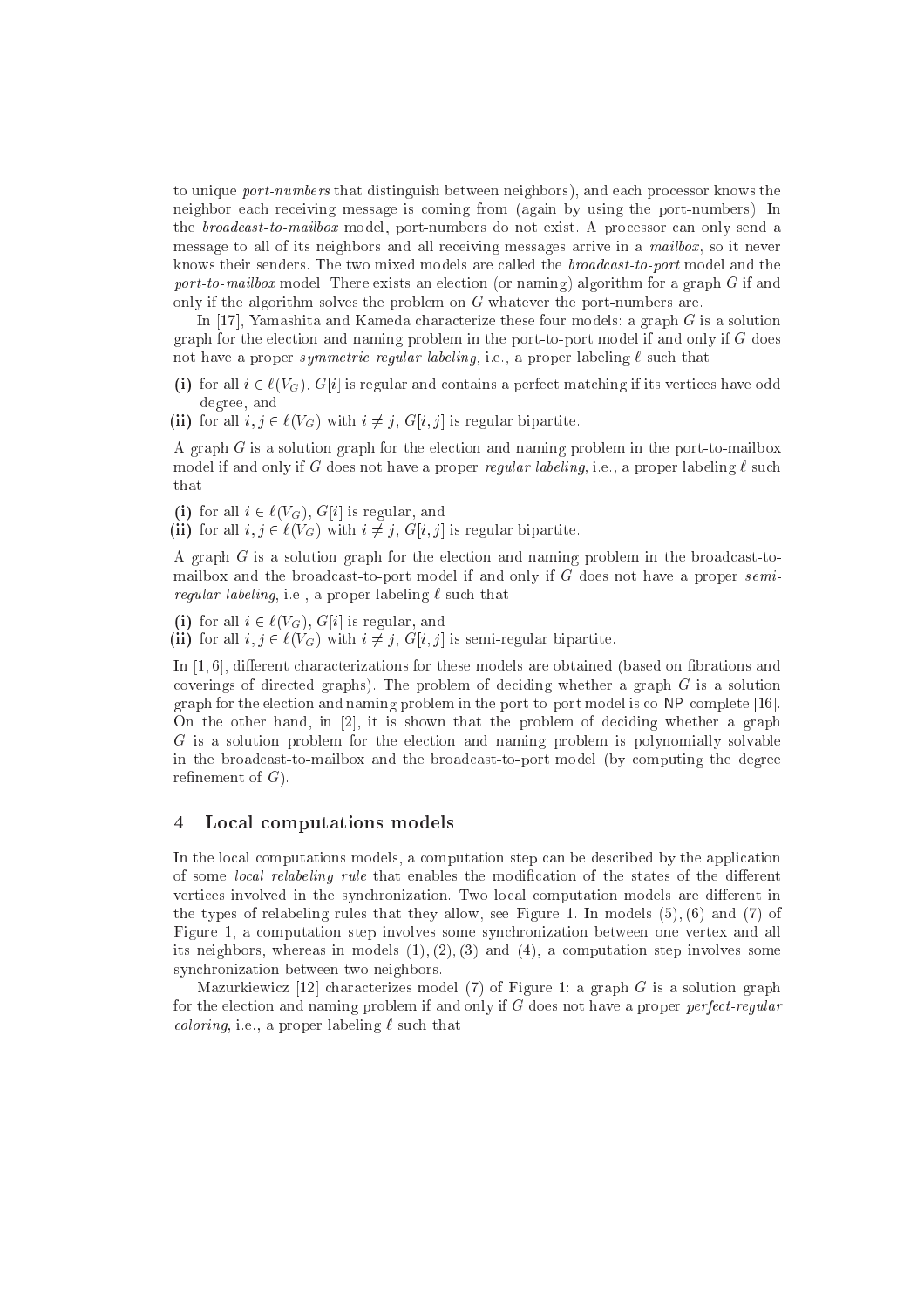- (i) for all  $i \in \ell(V_G)$ ,  $G[i]$  is empty, and
- (ii) for all  $i, j \in \ell(V_G)$  with  $i \neq j$ ,  $G[i, j]$  is edgeless or else is a perfect matching.



Fig. 1. A hierarchy of local computations models. Labels of black vertices can change when the rule is applied. Labels of white verti
es only enable to apply the relabeling rule but do not hange. A relabeling rule can modify edge labels only in models (3), (4) and (6). If  $r_i \nsubseteq r_j$  for rules  $r_i$  and  $r_j$  then  $r_j$  can simulate  $r_i$  but not vice versa, i.e.,  $r_j$  has a greater computational power than  $r_i$ . If  $r_i \equiv r_j$  then  $r_i$  and  $r_j$  have the same computational power. Otherwise,  $r_i$  and  $r_j$  are incomparable.

Boldi et al. [1] characterize model (5) of Figure 1: a graph  $G$  is a solution graph for the naming problem if and only if  $G$  does not have a proper semi-regular coloring, i.e., a proper labeling  $\ell$  of G such that

- (i) for all  $i \in \ell(V_G)$ ,  $G[i]$  is empty, and
- (ii) for all  $i, j \in \ell(V_G)$  with  $i \neq j$ ,  $G[i, j]$  is semi-regular bipartite.

[5] characterizes the models (3), (4) and (6) of Figure 1: a graph G is a solution graph for the election and the naming problem in each of these models if and only if G does not have a proper regular coloring, i.e., a proper labeling  $\ell$  such that

- (i) for all  $i \in \ell(V_G)$ ,  $G[i]$  is empty, and
- (ii) for all  $i, j \in \ell(V_G)$  with  $i \neq j$ ,  $G[i, j]$  is regular bipartite.

We note that Mazurkiewicz  $[13]$  given an equivalent characterization of model  $(4)$  in terms of equivalen
e relations over verti
es and edges. The hara
terizations for model (6) an also be obtained from [1].

[4] characterizes model (2) of Figure 1: a graph  $G$  is a solution graph for the election and naming problem if and only if  $G$  does not have a proper *pseudo-regular coloring*, i.e., a proper labeling  $\ell$  such that

(i) for all  $i \in \ell(V_G)$ , G[i] is empty, and

(ii) for all  $i, j \in \ell(V_G)$  with  $i \neq j$ ,  $G[i, j]$  is edgeless or else contains a perfect matching.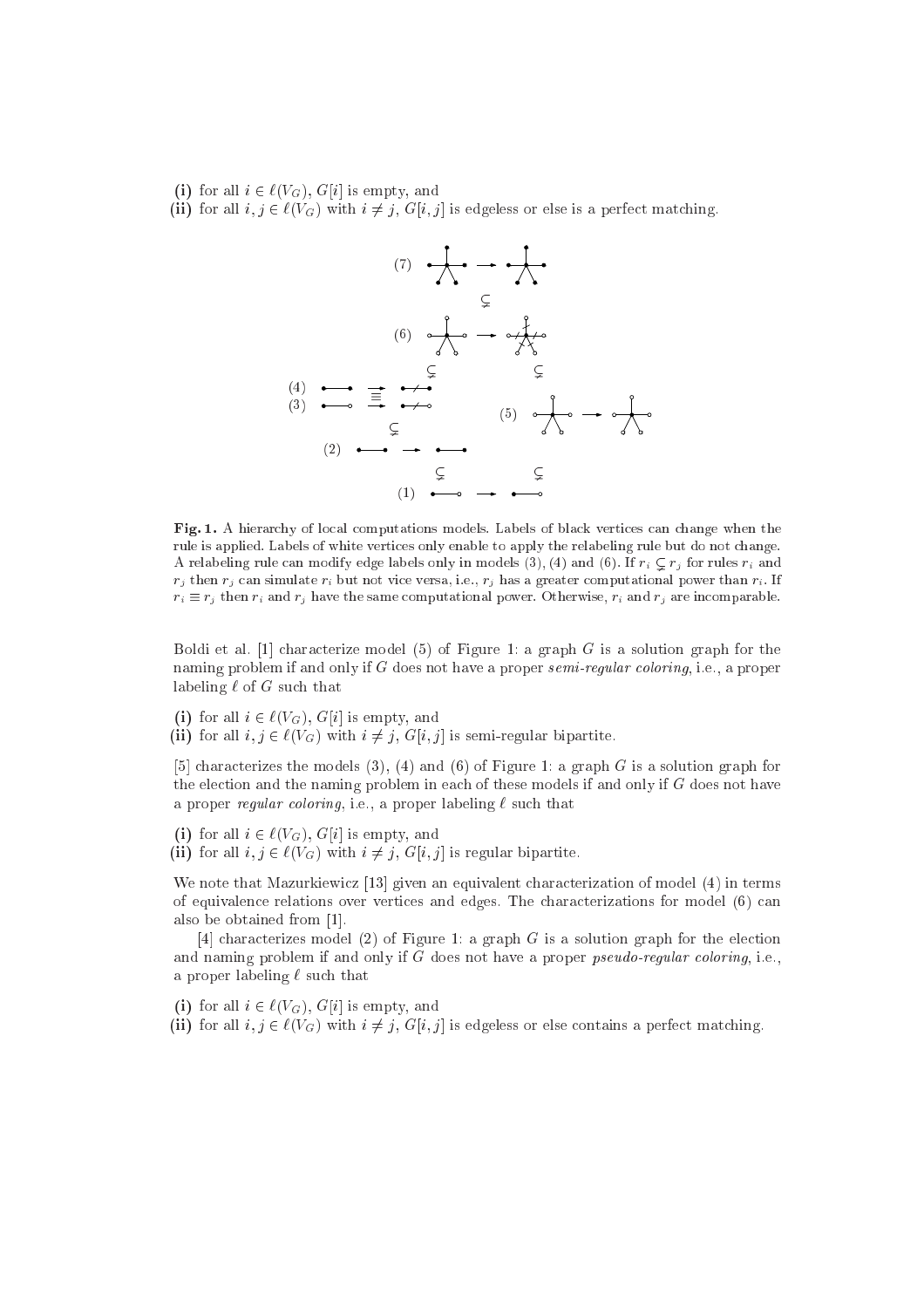[7] characterizes model (1) of Figure 1: a graph G is a solution graph for the naming problem if and only if G does not admit any proper *connected coloring*, i.e., a proper labeling  $\ell$  such that

(i) for all  $i \in \ell(V_G)$ ,  $G[i]$  is empty, and

(ii) for all  $i, j \in \ell(V_G)$  with  $i \neq j$ ,  $G[i, j]$  is edgeless or else has minimum degree one.

We note that the hierarchy in Figure 1 is also reflected by the labelings, e.g., a perfectregular oloring is also a regular oloring, and so on.

#### $\overline{5}$ 5 Pseudo-regular labelings

We call a labeling  $\ell$  of a graph G a pseudo-regular labeling if

(i) for all  $i \in \ell(V_G)$ ,  $G[i]$  is regular, and

(ii) for all  $i, j \in \ell(V_G)$  with  $i \neq j$ ,  $G[i, j]$  is edgeless or else contains a perfect matching.

In this section we prove that the problem whether a given graph  $G$  has a proper pseudoregular labeling is NPomplete. The following observation is useful.

**Observation 1** Let  $\ell$  be a pseudo-requiar idoeding of a connected graph  $G$ . Then  $|\ell - \ell| =$ jVGj  $|\ell(V_G)|$  is an equivalent  $\ell(V_G)$ .

Let  $G = (V_G, E_G)$  and  $H = (V_H, V_G)$  be two graphs. We write  $V_H = \{1, 2, \ldots, |V_H|\}$ . For a mapping  $f: V_G \to V_H$  and a set  $S \subseteq V_G$ , we write  $f(S) = \{f(u) \mid u \in S\}$ . A graph homomorphism from G to H is a vertex mapping f  $\alpha$  . VG  $\alpha$  , VG  $\alpha$  is a vertex map f  $\alpha$  is a vertex for any edge  $[u, v]$  in  $E_G$ , we have  $[f(u), f(v)]$  in  $E_H$ , in other words,  $f(N_G(u)) \subseteq N_H(f(u))$ for all  $u \in V_G$ . A homomorphism f from G to H that induces a one-to-one mapping on the neighborhood of every vertex is called *locally bijective*, i.e., for all  $u \in V_G$  it satisfies  $f(N_G(u)) = N_H(f(u))$  and  $N_G(u) = N_H(f(u))$ . In that case we write  $G \to H$ , and call the vertices of H colors of G. Sometimes, we also say that the labels  $\ell(i)$  of a labeling  $\ell$  of

The H-COVER problem asks whether there exists a locally bijective homomorphism from an instance graph  $G$  to a fixed graph  $H$ . In our NP-completeness proof we use reduction from the K-COVER problem, where  $K$  is the graph obtained after deleting an edge in the complete graph  $K_5$  on five vertices. The K-COVER problem is NP-complete [11]. Note that the two non-adja
ent verti
es have degree three. The other three verti
es are adja
ent to two verti
es of degree three and two verti
es of degree four. Then the following observation immediately follows from the definition of a locally bijective homomorphism.

**Observation 2** Let G be a graph with  $G \rightarrow K$ . Then  $V_G = B_1 \cup B_2$  for two blocks  $B_1$ and B2 with jB1j  $\,$  B2 with jB2j  $\,$  3k  $\,$  jP1 some k  $\,$  some known

 ${f}$  for all  $u \in B_1$ ,  $|N_G(u) \cap B_1| = 0$  and  $|N_G(u) \cap B_2| = 3$  ${f}$  for all  $u \in B_2$ ,  $|N_G(u) \cap B_1| = 2$  and  $|N_G(u) \cap B_2| = 2$ .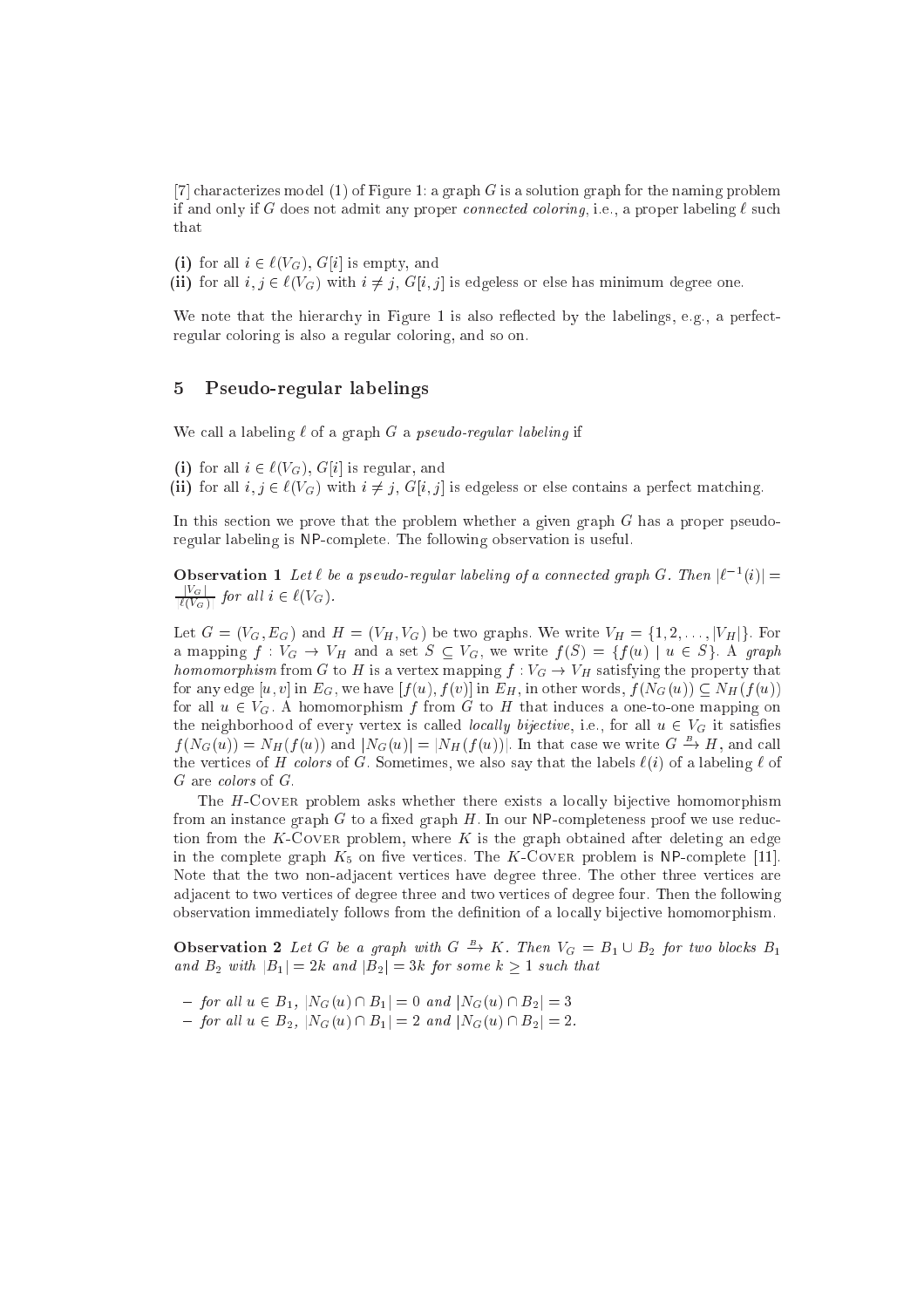Since the conditions in Observation 2 can be checked in polynomial time, we assume without loss of generality that any instance graph  $G$  of the  $K$ -Covers problem satisfies these onditions.

For our NP-completeness structure we modify an instance graph  $G$  of the K-COVER as follows. Let u and v be vertices of G with  $deg_G(u) = 3$  and  $deg_G(v) = 4$ . We replace the edge [u, v] by a chain of  $q \ge 1$  "diamonds" as described in Figure 2. We call the resulting graph G a *diamond graph* of G with respect to the edge  $[u, v]$ . For  $i = 1, \ldots, q$ , the subgraph  $D_i = G[\{u_i, v_i, c_i, u_i, e_i\}]$  is called a *diamond* of G  $\Box$  The next lemma shows among others



Fig. 2. The chain of q diamonds that replace the edge  $[u, v]$ .

that a pseudo-regular labeling is inje
tive on the neighborhood of any vertex in a diamond. Its proof involves a ase analysis and will be presented in the journal version of our paper.

**Lemma 3.** Let  $G$  be a graph on  $5k$  vertices that contains adjacent vertices  $u, v$  with  $\deg_G(u) = \mathcal{S}$  and  $\deg_G(v) = 4$ . Let  $G$  be a diamond graph of G with respect to  $[u, v]$ that has diamonds D1; : : : Dq , where <sup>q</sup> <sup>&</sup>gt; <sup>k</sup> + 2 and <sup>q</sup> <sup>+</sup> <sup>k</sup> is <sup>a</sup> prime number. If ` is <sup>a</sup> proper pseudo-regular labeling by G , then  $|\ell(V_{D_i})| = 3$  and  $\ell(e_{i-1}) \notin \ell(D_i \setminus \{e_i\})$  for all  $1 \leq i \leq q$ .

The following lemma is a key result.

**Lemma 4.** Let  $G$  be a graph on  $5k$  vertices that contains adjacent vertices  $u, v$  with  $\deg_G(u) = \mathcal{S}$  and  $\deg_G(v) = 4$ . Let  $G$  be a diamond graph of G with respect to  $[u, v]$ that has diamonds D1; : : : Dq , where <sup>q</sup> <sup>&</sup>gt; <sup>k</sup> + 2 and <sup>q</sup> <sup>+</sup> <sup>k</sup> is <sup>a</sup> prime number. If ` is <sup>a</sup> proper  $pseudo-regular$  tabeling of G  $|W(G)| = 5$ .

Proof. We write p = q + k. Prime  $M_1$  = 5p and p is a prime number. Hence we mind that  $|\ell(V_{G'})| = 5$  or  $|\ell(V_{G'})| = p$ , due to Observation 1.

Suppose  $|\ell(V_{G'})| = p > 5$ . By our choice of q, there exist a vertex u in a diamond  $D_i$ with the same color as a vertex v in a diamond  $D_j$ . By Lemma 3, we may assume that is in the there do not exist the sum of the sum of the sum of the section and  $\omega$   $\equiv$   $\mu$   $\equiv$   $\mu$ having the same color. By Lemma 3, we can write  $\ell(a_i) = 1, \ell(b_i) = 2, \ell(c_i) = 3, \ell(d_i) = 4$ and  $\ell(e_i) = 5$ , and we find that  $\ell(e_{i-1}) \notin \{1, 2, 3, 4\}$ . If  $\ell(e_{i-1}) = 5$ , then  $\ell(a_{i+1}) = 5$  and consequently  $|\ell(V_{G'})| = 5 < p$ , so we write  $\ell(e_{i-1}) = 6$ .

 $\overline{\rm D}$ y Observation 2 and the construction of G , every vertex of G has either degree  $\overline{\rm D}$  or 4. Note that, for each x in G with  $\ell(x) = 1$  (respectively  $\ell(x) = 3$ ,  $\ell(x) = 4$ ), we have that  $\{2, 3, 4, 6\} \subseteq \ell(N_{G'}(x))$  (respectively  $\{1, 2, 4, 5\} \subseteq \ell(N_{G'}(x)), \{1, 2, 3, 5\} \subseteq \ell(N_{G'}(x))$ ). Consequently, each vertex x with  $\ell(x) \in \{1, 3, 4\}$  has  $\deg_{G'}(x) = 4$ .

By our choice of  $D_i$  and  $D_j$ , vertex  $a_{i+1}$  belongs to some diamond. By Lemma 3, we know that  $|\ell(N_{G'}(a_{i+1}))| = 4$ . Then each vertex x with  $\ell(x) = \ell(a_{i+1})$  has  $\deg_{G'}(x) = 4$ .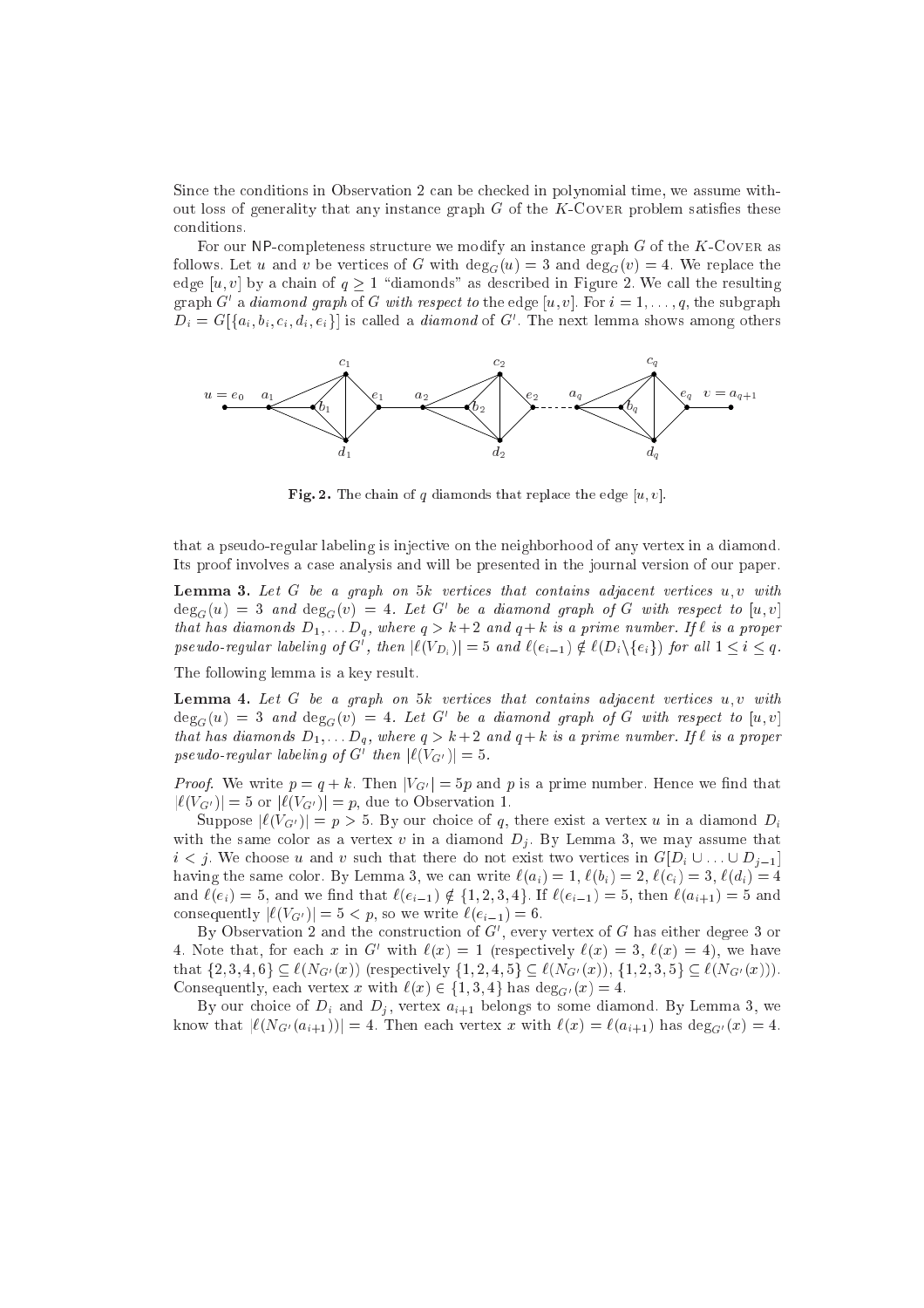Suppose now that there exists a vertex y such that  $\deg_{G'}(y) = 4$  and  $\ell(y) = 2$  (respectively  $\ell(y) = 5$ ). Then  $\ell(N_{G'}(y)) = \{1, 3, 4\}$  (respectively  $\ell(N_{G'}(y)) = \{3, 4, \ell(a_{i+1})\}$ ). Then y has three neighbors of degree four and this is not possible due to Observation 2. Consequently, each vertex y with  $\ell(y) \in \{2, 5\}$  has  $\deg_{G'}(y) = 3$ .

We show that  $1 \notin \ell(D_i)$ . Suppose  $\ell(a_i) = 1$ . From our choice of  $D_i$  and  $D_j$ , we know that  $\ell(e_{j-1}) \notin \{2, 3, 4\}$ . Then  $\ell(\{b_j, c_j, d_j\}) = \{2, 3, 4\}$  and  $\ell(e_{j-1}) = 6$ . Then  $\ell(V_G)$  $\ell(D_i \cup ... \cup D_{j-1})$  and since all colors are different on diamonds  $D_i, D_{i+1},..., D_{j-1}$ , we find that  $p = |\ell(V_G)| = 5(j - i)$ . Since p is a prime number not equal to 5, this is not possible. We already know that  $1 \notin \ell(\{b_j, e_j\})$  since  $\deg_{G'}(b_j) = \deg_{G'}(e_j) = 3$ . Suppose  $\ell(c_j) = 1$  (respectively  $\ell(d_j) = 1$ ). Then  $\ell(d_j) \in \{3, 4\}$  (respectively  $\ell(c_j) \in \{3, 4\}$ ) and  $\ell({b_i, e_i}) = {2, 6}$ . Then a vertex with color in  ${3, 4}$  is adjacent to a vertex with color 6. This is not possible.

We show that  $2 \notin \ell(D_i)$ . We already know that the only vertices in  $D_i$  that can be mapped to 2 are  $b_j$  and  $e_j$  in  $D_j$ . If  $\ell(b_j) = 2$ , then  $1 \in \ell(\{a_j, c_j, d_j\})$ . If  $\ell(e_j) = 2$ , then either  $1 \in \ell(\lbrace c_j, d_j \rbrace)$  or  $\ell(\lbrace c_j, d_j \rbrace) = \lbrace 3, 4 \rbrace$  and in the second case  $\ell(a_j) = 1$ .

We show that  $3 \notin \ell(D_i)$ . We already know that only vertices  $a_i, c_i, d_i$  can be mapped to 3. If  $\ell(a_i) = 3$  then 1, which does not occur on  $D_i$ , must be the color of  $\ell(e_{i-1})$ . This is not possible due to our choice of  $D_i$  and  $D_j$ . In the other two cases we find that  $1 \in \ell(D_j)$ . By symmetry, we deduce that  $4 \notin \ell(D_i)$ .

Finally, we show that  $5 \notin \ell(D_i)$ . We already know that only vertices  $b_i$  and  $e_i$  can be mapped to 5. In both cases, at least one of the colors 3, 4 is a color of a vertex in  $D_i$ . This finishes the proof of the lemma.

**Lemma 5.** Let G be a graph that contains adjacent vertices u, v with  $\deg_G(u) = 3$  and  $\deg_G(v) = 4$ . Let G'be a diamond graph of G with respect to  $(u, v)$ . Then G  $\Rightarrow$  K if and only if  $G' \to K$ .

es of the vertice that we denote the contract of the vertice of the compact of the literature of the letter of  $[2, 3], [2, 4], [3, 4], [3, 5], [4, 5]$ . Suppose  $G \rightarrow K$ . Without loss of generality we assume that olor 1. Then we assign to a strong the strong control to all the strongly control to the state of the strong o all  $c_i$ , color 4 to all  $d_i$  and color 5 to all  $e_i$ .

Suppose  $G' \to K$  . The restriction of any locally bijective homomorphism  $f' : V_{G'} \to V_K$ to  $V_G$  is a witness for  $G \rightarrow$ k. utawa kata ilikuwa katika mwaka wa kata ilikuwa katika mwaka wa kata ilikuwa katika mwaka wa kata ilikuwa k

**Theorem 1.** The problems that ask whether a given graph  $G$  allows a proper pseudoregular oloring, <sup>a</sup> proper pseudo-regular labeling, <sup>a</sup> proper regular oloring, <sup>a</sup> proper regular labeling, <sup>a</sup> proper symmetri regular labeling, or <sup>a</sup> proper perfe
t-regular oloring, respe
 tively, are NPomplete.

Proof. Obviously, all problems are in NP. We use redu
tion from the NPomplete problem K-COVER [11]. Let G be an instance graph of this problem. By Observation 2, graph G has 5k vertices for some  $k \geq 1$  and contains adjacent vertices u of degree three and v of degree four. We construct the diamond graph  $G$  with respect to  $[u,v]$  that has  $q$  diamonds  $D_1, \ldots, D_q$ , where we chose q such that  $q > k + 2$  and  $p = q + k$  is a prime number. By Lemma 5 we can consider G as our instance graph for the K-COVER problem.

Any locally bijective homomorphism is a proper perfect-regular coloring, which is a regular coloring, which is a symmetric regular labeling, which is a regular labeling, which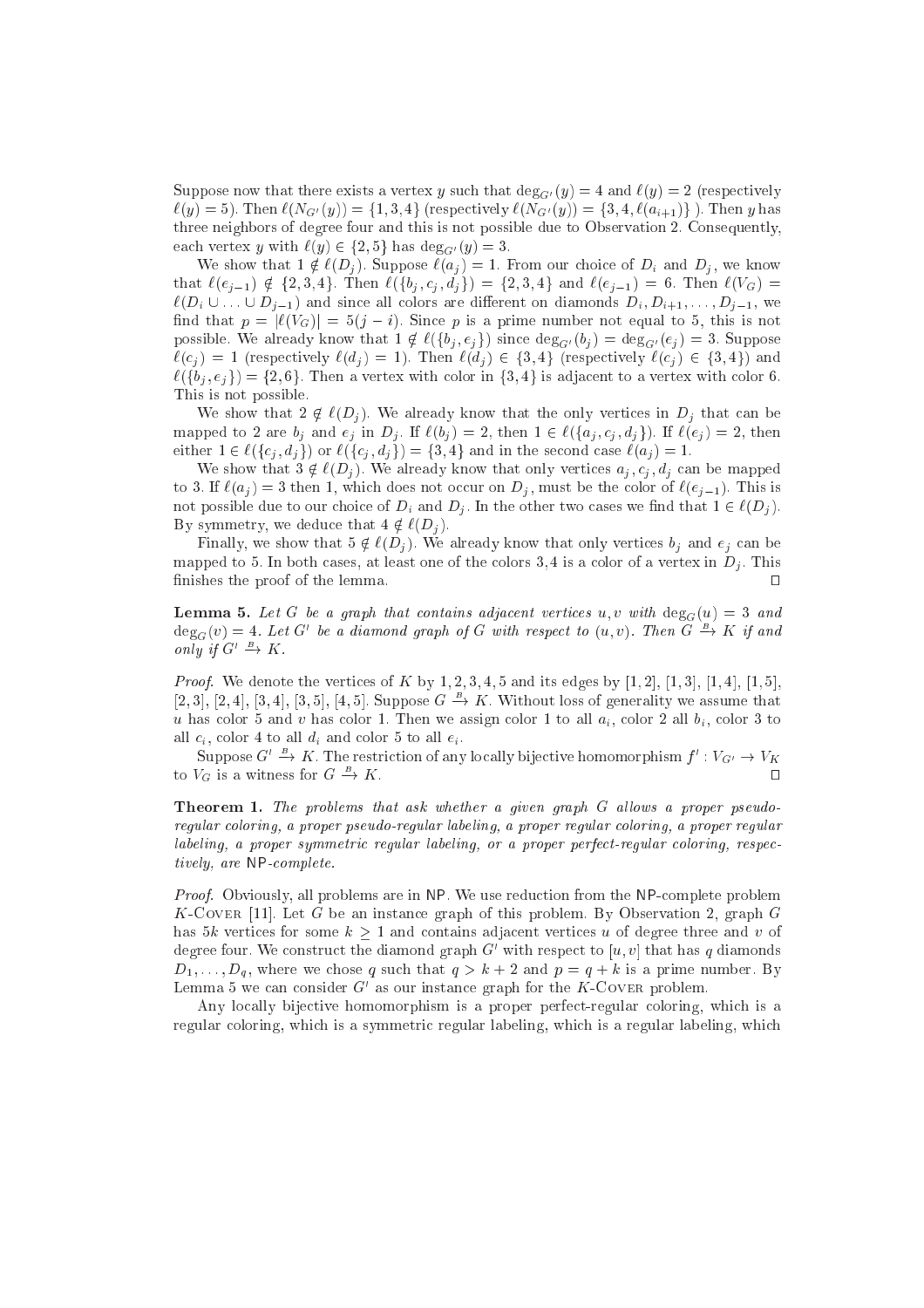is a pseudo-regular labeling, and any regular oloring is a pseudo-regular oloring, whi
h is a pseudo-regular labeling.

So we are left to show that a proper pseudo-regular labeling of G<sup>or</sup> implies that  $G' \to K$ . Suppose G allows a proper pseudo-regular labeling  $\ell$ . By Lemma 5,  $|\ell(D_1)| = 5$ . Let  $\ell(a_1) = 1, \, \ell(b_1) = 2, \, \ell(c_1) = 3, \, \ell(d_1) = 4 \text{ and } \ell(e_1) = 5. \text{ By Lemma 3, } \ell(e_0) \notin \{1, 2, 3, 4\}.$ Since  $|\ell(V_G)| = 5$  due to Lemma 4, we then find that  $\ell(e_0) = 5$ . This means that  $\ell$  defines a locally bijective homomorphism from  $G$  to  $K$ .  $\Box$ 

#### 6 Connected colorings and semi-regular colorings

A hypergraph  $(Q, S)$  is a set  $Q = \{q_1, \ldots, q_m\}$  together with a set  $S = \{S_1, \ldots, S_n\}$  of subsets of Q. A 2-coloring of a hypergraph  $(Q, S)$  is a partition of Q into  $Q_1 \cup Q_2$  such that  $Q_1 \cap S_j \neq \emptyset$  and  $Q_2 \cap S_j \neq \emptyset$  for  $1 \leq j \leq n$ . In our proofs we use reduction from the following, well-known NP-complete problem (cf. [9]).

Hypergraph 2-Colorability

e: A hypergraph (Q). In the set of the set of the set of the set of the set of the set of the set of the set of

Question: Does (Q; S) have a 2oloring?

With a hypergraph  $(Q, S)$  we associate its *incidence graph I*, which is a bipartite graph on a graph is the form and only if and only if  $q \in \mathbb{R}$  . For the international  $\pi$  are in the international  $\pi$ as follows. Let  $\cup_k$  denote a cycle on  $\kappa$  vertices. First we make a copy  $\beta$  for each  $\beta \in \mathcal{S}$ . We add edges  $(S, q)$  if and only if  $q \in S$ . Let  $S = \{S_1, \ldots, S_n\}$ . Then we glue a cycle  $C_{q_i}$ isomorphic to a  $C_{6i-3}$  in *I* by vertex  $q_i$  for  $1 \leq i \leq m$ . We add a new vertex v and edges from v to all vertices in S. Finally we glue a cycle  $C_v$  isomorphic to  $C_{6m+3}$  in I by v. We call the resulting graph I – the  $C_3$ -*minimizer* of  $(Q, \mathcal{S})$ . See Figure 3 for an example.



**Fig. 3.** Example of a  $\mathbb{C}_3$ -minimizer I of a hypergraph  $(Q, \mathcal{S})$ .

The proof of the following lemma will be included in the journal version.

**Lemma 6.** Let 1 be the  $C_3$ -minimizer of a hypergraph  $(Q, \mathcal{S})$  with  $S_i \neq S_k$  for an f, k. 1f  $\iota$  is a proper connected cotoring of 1 then  $|\iota(\nu_{I^*})| = 3$ .

**Theorem 2.** The problem that asks whether a given graph  $G$  has a proper connected coloring is NPomplete.

Proof. Obviously, this problem is in NP. We prove NPompleteness by redu
tion from the Hypergraph 2-Colorability problem. Let (Q; S) be a hypergraph. We assume without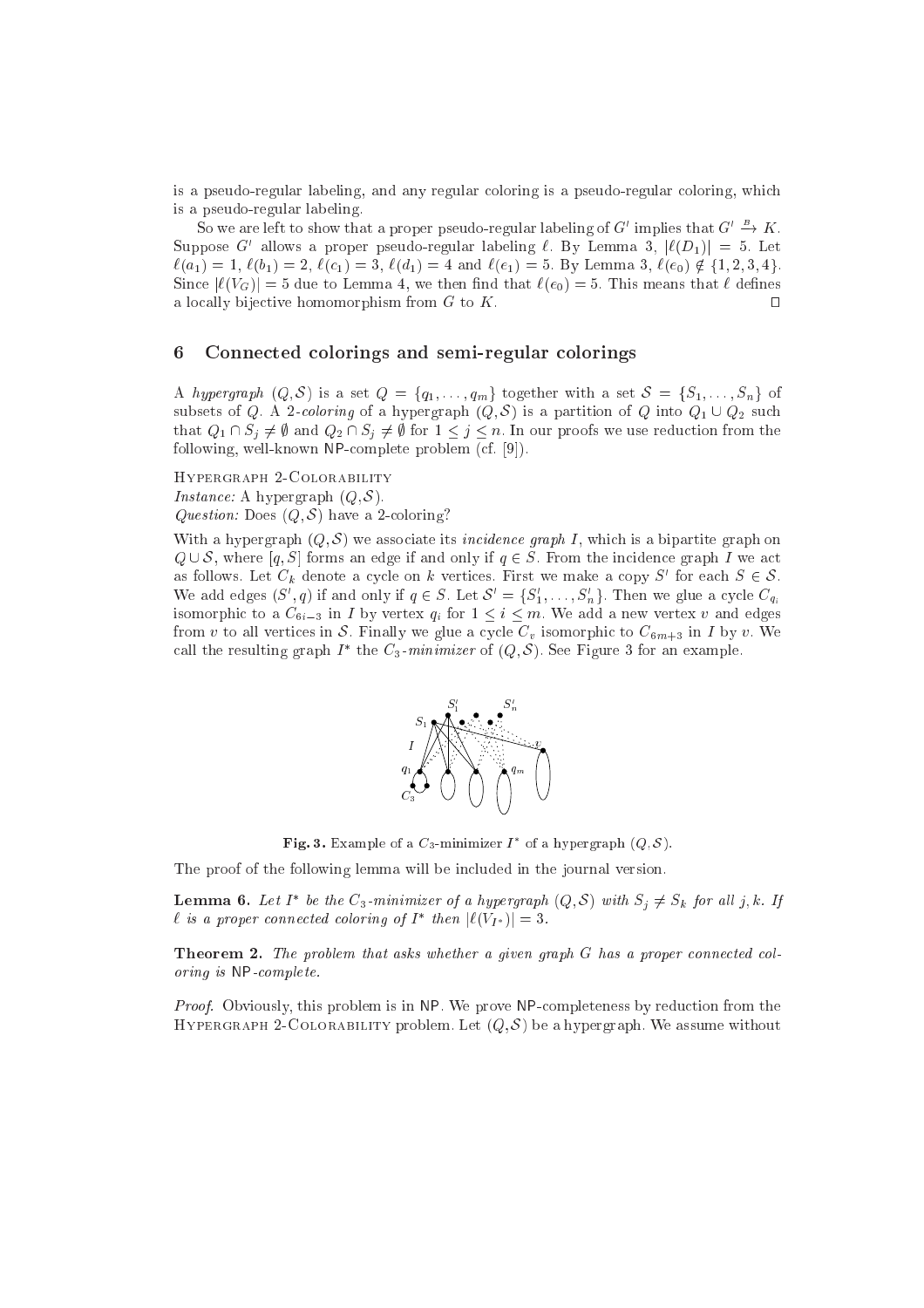loss of generality that  $S_j \neq S_k$  for  $j \neq k$ . We claim that  $(Q, S)$  has a 2-coloring if and only  $\pi$  its  $\epsilon_3$ -minimizer I admits a proper connected coloring.

Suppose  $(Q, \delta)$  has a 2-coloring  $Q_1 \cup Q_2$ . Define  $\ell(v) = 1$ ,  $\ell(\delta) = 2$  for all  $\delta \in \delta \cup \delta$ ,  $\ell(q) = 1$  for all  $q \in Q_1$  and  $\ell(q) = 3$  for all  $q \in Q_2$ . Finish the coloring in the obvious way.

Suppose I has a proper connected coloring  $\ell$ . By Lemma 6 we find  $|\ell(V_{I^*})| = 3$ . Let  $\ell(v) = 1$ . Then  $\ell(S_j) \in \{2, 3\}$  for all j. If  $\ell(S_j) = 1$  for some j, then  $S_j$  heeds a neighbor of color 2 and a neighbor of color 5, both are adjacent to  $S_j$ . Hence,  $\iota(S_j) \in \{2, 5\}$  for all *j*. We define  $Q_1 = \{q \in Q \mid \ell(q) = 1\}$  and  $Q_2 = Q \setminus Q_1$ . Since each  $S_j$  needs at least two neighbors with different colors and at least one neighbor with color 1, the partition  $Q_1 \cup Q_2$ is a 2-coloring of  $(Q, S)$ .  $\Box$ 

The proof of Theorem 3 uses arguments of the proofs of Theorem 1 and Theorem 2 but the NPompleteness onstru
tion is more involved. We postpone it to the journal version.

Theorem 3. The problem that asks whether <sup>a</sup> given graph <sup>G</sup> has <sup>a</sup> proper semi-regular oloring is NPomplete.

### 7 Con
lusions

By Theorems 1, 2 and 3 we have determined the omputational omplexity of the question whether the election and/or naming problem can be solved on a given graph in eleven different models of distributed computing that all have been studied in the literature.

Corollary 1. It is co-NP-complete to decide if on a given graph  $G$  we can solve

- (a) the ele
tion problem in the models des
ribed in Se
tions <sup>3</sup> and <sup>4</sup> ex
ept for the broad
astto-port model, the broad
ast-to-mailbox model and models (1), (5) of Figure 1;
- (b) the naming problem in the models des
ribed in Se
tions <sup>3</sup> and <sup>4</sup> ex
ept for the broad
astto-port and broad
ast-to-mailbox model.

As a matter of fact the above decision problem is co-NP-complete for the election problem in model (5) as well. We need to modify the orresponding labeling a little. Showing how to do this is postponed to the journal version. For the ele
tion problem in model (1) a hara
terization in terms of a graph labeling is still unknown.

We note that the problem that asks whether a given connected graph  $G$  has a proper covering is equivalent to the problem that asks whether  $G \to H$  for some connected graph H with jVH <sup>j</sup> <sup>&</sup>lt; jVGj. <sup>A</sup> graph homomorphism <sup>f</sup> from <sup>G</sup> to <sup>H</sup> satisfying <sup>f</sup> (NG(u)) <sup>=</sup>  $N_H(f(u))$  for all  $u \in V_G$  is called *locally surjective*. If such a homomorphism exists, we write  $G \to H$ . The problem that asks whether a connected graph G has a proper connected coloring is equivalent to the problem that asks whether  $G \to H$  for some connected graph H with jVHj <sup>&</sup>lt; jVGj. Let <sup>C</sup> denote the set of onne
ted graphs (up to isomorphism). In [8℄ it has been proven that  $(C, \rightarrow)$  and  $(C, \rightarrow)$  are partial orders. Theorem 1 and 2 imply that it is co-NP-complete to check whether a graph is minimal in  $(C, \rightarrow)$  and  $(C, \rightarrow)$ , respectively. Also the other studied graph labeling problems an easily be formulated as problems that ask whether there exist a homomorphism  $f$ , that satisfies a few extra constraints, from a given graph  $G$  to a smaller graph  $H$ . In the future we will study the relations between these *constrained* homomorphisms more carefully.

Acknowledgements. The authors thank Jirí Fiala for the idea on prime numbers in Lemma 4.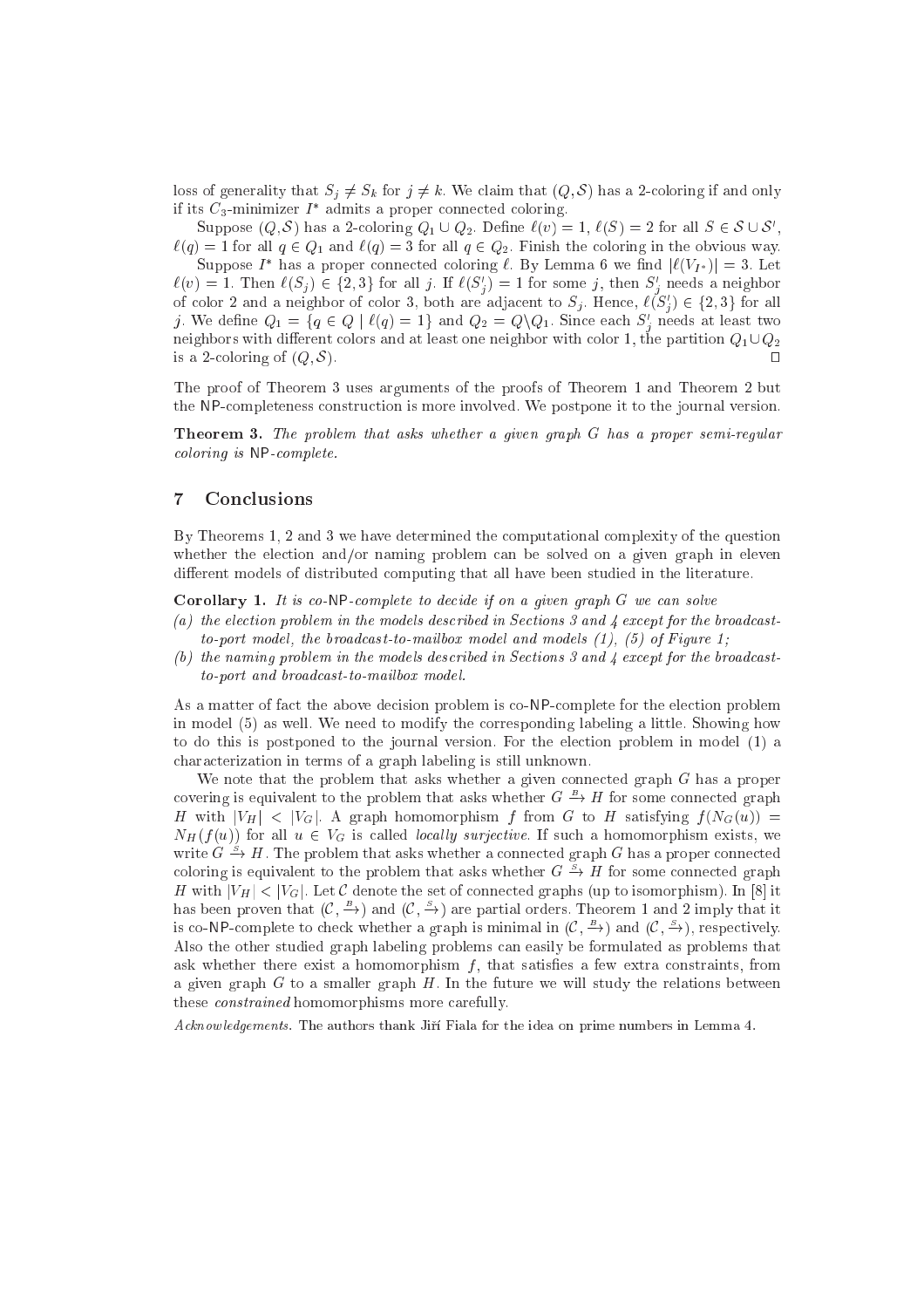#### Referen
es

- 1. P. Boldi, B. Codenotti, P. Gemmell, S. Shammah, J. Simon, and S. Vigna. Symmetry breaking in anonymous networks: Characterizations. In Proc. 4th Israeli Symposium on Theory of Computing and Systems, pages 16-26. IEEE Press, 1996.
- 2. P. Boldi and S. Vigna. Fibrations of graphs. Discrete Math., 243:21-66, 2002.
- 3. J.A. Bondy and U.S.R. Murty. Graph Theory with Applications. Macmillan, London and Elsevier, New York, 1976.
- 4. J. Chalopin. Election and local computations on closed unlabelled edges (extended abstract). In Proc. of SOFSEM 2005, number 3381 in Lecture Notes in Computer Science, pages 81-90, 2005.
- 5. J. Chalopin and Y. Métivier. Election and local computations on edges (extended abstract). In Proc. of Foundations of Software Science and Computation Structures, FOSSACS'04, number 2987 in Lecture Notes in Computer Science, pages 90-104, 2004.
- 6. J. Chalopin and Y. Metivier. A bridge between the asyn
hronous message passing model and local computations in graphs (extended abstract). In Proc. of Mathematical Foundations of Computer Science, MFCS'05, number 3618 in Lecture Notes in Computer Science, pages 212{223, 2005.
- 7. J. Chalopin, Y. Métivier, and W. Zielonka. Election, naming and cellular edge local computations (extended abstract). In Proc. of International conference on graph transformation, ICGT'04, number 3256 in Lecture Notes in Computer Science, pages 242-256, 2004.
- 8. J. Fiala, D. Paulusma, and J.A. Telle. Matrix and graph orders derived from locally constrained homomorphisms. In Proc. of the 30th International Symposium on Mathematical Foundations of Computer Science, MFCS'05, volume 3618 of Lecture Notes in Computer Science, pages 340-351. Springer-Verlag, 2005.
- 9. M.R. Garey and D.S. Johnson. Computers and Intra
tability. W.H. Freeman and Co., New York, 1979.
- 10. J. Kratochvíl. Perfect Codes in General Graphs. Academia Praha, 1991.
- 11. J. Kratochvíl, A. Proskurowski, and J.A. Telle. Complexity of graph covering problems. Nordic Journal of Computing,  $5:173-195$ , 1998.
- 12. A. Mazurkiewicz. Distributed enumeration. Inf. Processing Letters, 61:233-239, 1997.
- 13. A. Mazurkiewicz. Bilateral ranking negotiations. Fundamenta Informaticae, 60:1-16, 2004.
- 14. G. Tel. Introdu
tion to distributed algorithms. Cambridge University Press, 2000.
- 15. M. Yamashita and T. Kameda. Computing on anonymous networks: Part i hara
terizing the solvable cases. IEEE Transactions on parallel and distributed systems, 7(1):69-89, 1996.
- 16. M. Yamashita and T. Kameda. Computing on anonymous networks: Part ii de
ision and membership problems. IEEE Transactions on parallel and distributed systems, 7(1):90-96, 1996.
- 17. M. Yamashita and T. Kameda. Leader ele
tion problem on networks in whi
h pro
essor identity numbers are not distinct. IEEE Transactions on parallel and distributed systems,  $10(9):878{-}887, 1999.$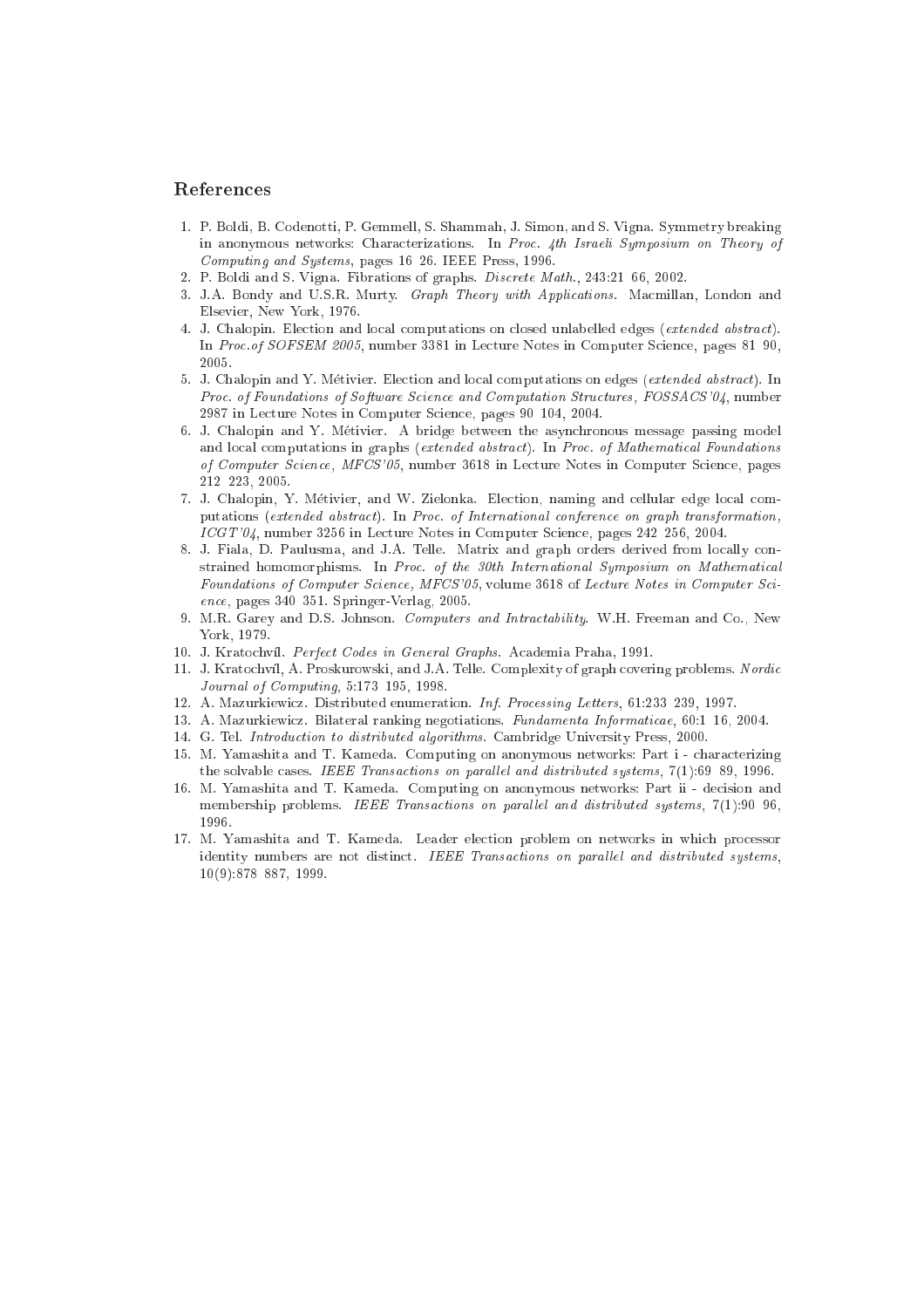## Appendix A

Here is the proof of Lemma 3.

Proof. We write p = q + k. Prime  $M_1$  = 5p and p is a prime number. Hence we mind that  $|\ell(V_{G'})|=5$  or  $|\ell(V_{G'})|=p \geq 5$ , due to Observation 1. Let  $D_i$  be a diamond. Recall that u = en and v = aque en sequent de sequence de la prove the consequence of a sequence of consequent — of  $\ell(a_i) = 1.$ 

 $\sim$  . We may assume that  $\sim$   $\sim$   $\sim$   $\sim$  2.

We prove this claim as follows. Suppose  $\ell(b_i) = 1$ . If  $\ell(c_i) = \ell(d_i) = 1$ , then  $|\ell(V_{G'})| = 1 < 5$ , which is not possible.

Suppose  $\ell(c_i) = 1$ . Then  $\ell(d_i) \neq 1$ . We assume  $\ell(d_i) = 2$ . Since G [1, 2] contains a perfect matching, we then find that  $\ell(e_{i-1}) = \ell(e_i) = 2$ . Then  $|\ell(V_{G'})| = 2 < 5$ . Hence  $\ell(c_i) \neq 1$ . Say  $\ell(c_i) = 2$ .

If  $\ell(d_i) = 1$  then we return to the previous case. If  $\ell(d_i) = 2$  then  $\ell(e_i) = 1$  or  $\ell(e_i) = 1$  $\Delta$ , as otherwise G $|\Delta, \ell(e_i)|$  does not contain a perfect matching. In both cases, however,  $|\ell(V_{G'})| = 2 \leq 5$ . Suppose  $\ell(u_i) \notin \{1, 2\}$ , say  $\ell(u_i) = 5$ . If  $\ell(e_{i-1}) = 1$  then G [1] is not regular. If  $e(e_{i-1}) = i$  with  $i \in \{2, 5\}$ , then  $G([1, 0 - i]$  does not contain a perfect matching. Suppose  $\ell(e_{i-1}) \notin \{1, 2, \mathfrak{d}\},$  say  $\ell(e_{i-1}) = 4$ . Then G $|1, 4|$  does not contain a perfect matching. This proves Claim 1. From now on we assume that  $\ell(a_i) = 1$  and  $\ell(b_i) = 2$ .

 $\sim$  . We may assume that  $\sim$   $\sim$   $\sim$   $\sim$   $\sim$   $\sim$ 

We prove this claim as follows. Suppose  $\ell(c_i) = 1$ . Suppose  $\ell(u_i) = 1$ . Since G  $[1, 2]$  has a perfect matching,  $\ell(e_{i-1}) = \ell(e_i) = 2$ . Then  $|\ell(V_{G'})| = 2 < 5$ . Suppose  $\ell(d_i) = 2$ . Then G [2] is 1-regular, and hence  $\ell(e_i) = 1$ . Then  $|\ell(VG)| = 2 \leq 3$ . Suppose  $\ell(a_i) \notin \{1,2\}$ , say  $\ell(d_i) = 3$ . If  $\ell(e_i) \in \{1, 2, 3\}$ , then  $|\ell(V_{G'})| = 3 < 5$ . We assume without loss of generality that  $\ell(e_i) = 4$ . Since G  $[1, 4]$  comains a perfect matching,  $\ell(e_{i-1}) = 4$ . Then G  $[1, 2]$  does not have a perfe
t mat
hing.

Suppose  $\ell(c_i) = 2$ . If  $\ell(d_i) = 1$  then we return to a previous case. If  $\ell(d_i) = 2$ , then G [1, 2] does not contain a perfect matching. Suppose  $\ell(a_i) \notin \{1, 2\}$ , say  $\ell(a_i) = 3$ . Since G $|2,3|$  has a perfect matching,  $\ell(e_i) = 3$ . Then G $|1,2|$  does not allow a perfect matching. This proves the claim, and from now on we assume that  $\ell(a_i) = 1$ ,  $\ell(b_i) = 2$  and  $\ell(c_i) = 3$ .

 $\blacksquare$  . We may assume that  $\blacksquare$ 

We prove this claim as follows. If  $\ell(d_i) = 1$  or  $\ell(d_i) = 2$  then we return to a previous case. Suppose  $\ell(a_i) = 3$ . Since G  $\vert 2, 3\vert$  has a perfect matching,  $\ell(e_i) = 2$ . Then G  $\vert 1, 3\vert$  does not ontain a perfe
t mat
hing. This proves the laim, and from now on we assume that  $\ell(a_i) = 1, \, \ell(b_i) = 2, \, \ell(c_i) = 3, \text{ and } \ell(d_i) = 4.$ 

 $\sim$  . We may assume that  $\sim$   $($   $\sim$   $/$   $)$ 

We prove this claim as follows. Suppose  $\ell(e_i) = 1$ . Since G  $[1, 2]$  has a perfect matching,  $\ell(a_{i+1}) = 2$ . Then  $|\ell(VG)| = 4 \leq 3$ . Suppose  $\ell(e_i) = 2$ . Since G [1, 2] has a perfect  $\max_{i}$   $\ell(a_{i+1}) = 1$ . Then G  $|2, 3|$  does not have a perfect matching. Suppose  $\ell(e_i) = 3$ . Since G  $[3, 4]$  has a perfect matching,  $\ell(a_{i+1}) = 4$ . Then G  $[2, 3]$  does not have a perfect matching. By symmetry  $\ell(e_i) \neq 4$  either. This proves the claim, and from now on we assume that  $\ell(a_i) = 1, \, \ell(b_i) = 2, \, \ell(c_i) = 3, \, \ell(d_i) = 4$ , and  $\ell(e_i) = 5$ .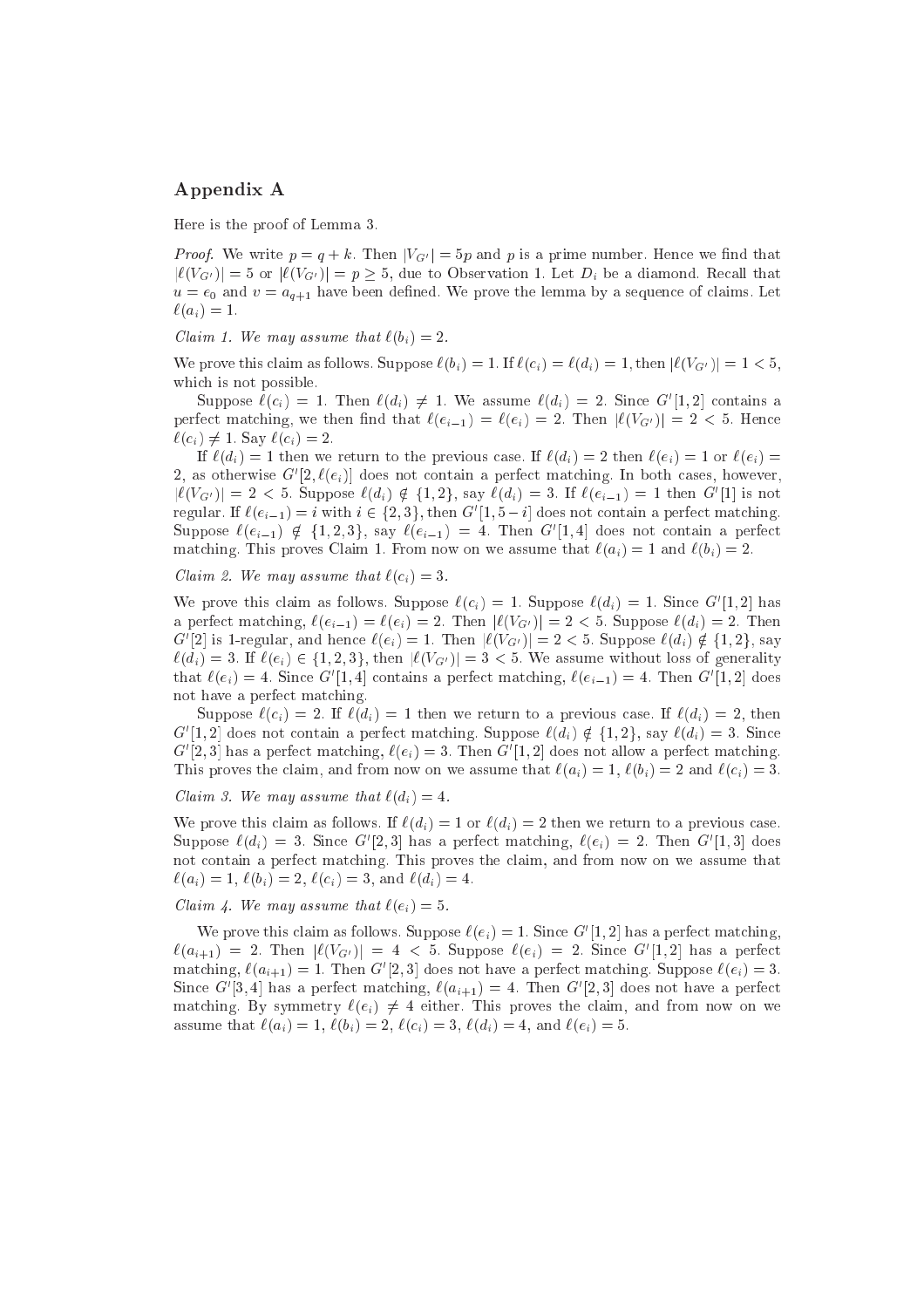To finish the proof of the lemma, we show that  $e_{i-1}$  is not mapped to a color in  $\{1, 2, 3, 4\}$ . If  $\ell(e_{i-1}) = 1$ , then  $e_{i-1}$  must have neighbors colored 1, 2, 3, 4. This is not possible, since  $\deg_{G'}(e_{i-1}) = 3$ . If  $\ell(e_{i-1}) = 3$ , then  $e_{i-1}$  must have neighbors colored 1, 2, 4, 5. This is not possible, since  $\deg_{G'}(e_{i-1}) = 3$ . By symmetry,  $e_{i-1}$  can not be mapped to 4 either. Suppose  $\ell(e_{i-1}) = 2$ . Then the two neighbors of  $e_{i-1}$  outside  $D_i$  must be colored with 3  $\Box$ and 4. Then  $G$  [1, 2] does not have a perfect matching.

### Appendix B

Here is the proof of Lemma 6.

*Proof.* Suppose  $\ell$  is a proper connected coloring of  $I$ . We note that, by definition, two neighbors must be mapped to different colors. We write  $\ell(q_1) = 1$ . Let the other two vertices of  $C_{q_1}$  be s, t with  $\ell(s) = 2$  and  $\ell(t) = 3$ . If  $q_1$  only has neighbors with color 1 or 2, then  $\ell(V_{I^*}) = \{1, 2, 3\}$ , and we are done.

Suppose  $q_1$  has a neighbor in  $S \cup S$  with a color not in  $\{2, 3\}$ . Then all vertices of I mapped to 1 have at least degree three. By a sequence of claims, we show that  $|\ell(V_{I^*})|$  =  $|V_{I^*}|$ . This is then a contradiction with our assumption that  $\ell$  is proper.

Claim 1. Colors 2; 3 are not in `(VI nfs; tg).

In order to obtain a contradiction let  $\ell(w) = 2$  for some  $w \in V_{I^*} \setminus \{s, t\}$ . Suppose w is in  $V_{C_p}\setminus\{p\}$  for some  $p \in Q \cup \{v\}$ , then w needs a neighbor with color 1. Recall that such a neighbor must have degree at least three. The only candidate is  $p$ . However,  $w$  also needs a neighbor with olor 3 and this neighbor must be adja
ent to a neighbor with olor 1. Sin
e  $|C_p|$  contains at least six vertices, this is not possible.

Suppose  $w = p$  for some  $p \in Q \cup \{v\}$ . Let x be a neighbor of w on  $C_p$ . Then x must have color 1 or 3. The first case is not possible since x has degree  $2 < 3$ . The second case is not possible, since then x has a (degree-two) neighbor y on  $C_p$  with color 1.

Suppose  $w = S$  for some  $S \in \mathcal{S} \cup \mathcal{S}$ . Then w must have a neighbor  $p$ , which is is as a return to the previous of  $\alpha$  and  $\alpha$  and  $\alpha$  are assumed to the previous of the previous of  $\alpha$  and  $\alpha$ finishes the proof of Claim 1.

Claim 2. For all  $\Gamma$  2  $\mathcal{Q}$  2 [ f j j  $|\cdot \setminus \cup_{n}$  )j = j'Cp jr

For  $p = q_1$ , this condition is satisfied. In order to obtain a contradiction let  $|\ell(V_{C_p})|$  <  $|V_{C_p}|$  for some  $p \in (Q \setminus \{q_1\}) \cup \{v\}$ . We first make the following observation, which can easily be proven by an inductive argument:

 $\Xi$ or  $\alpha_1, \alpha_2, \ldots, \alpha_k$  be a sequence of anyonomic service from  $\langle V_1 \rangle$  , such sharp for  $j = 1, \ldots, k$  and  $s$ ubgraph 1  $|a_i, a_{i+1}|$  is not eageless. Then, for any vertex r with color  $a_1$ , there exists a path <sup>P</sup> <sup>=</sup> r1; s2; : : : ; rk from r1 <sup>=</sup> <sup>r</sup> to some vertex rk su
h that `(rh) <sup>=</sup> ah for <sup>h</sup> <sup>=</sup> 1; : : : ; k.

Now suppose  $z \in V_{C_p} \backslash \{p\}$  has color  $\ell(p)$ . By Claim 1, color 2 is not a color of any vertex in  $\cup_p$ . Since p is a cutvertex of I , any path from z with color  $a_1 = \ell(p)$  to a vertex with color  $a_k = 2$  contains p with color  $\ell(p) = a_1$ . This is not possible due to the above observation. By the same argument, we deduce that any other color not equal to  $\ell(p)$  appears at most twice on  $C_p$ .

Suppose  $\ell(u_1) = \ell(u_2)$  for some  $u_1, u_2 \in V_{C_p} \backslash \{p\}$ . By the above observation with  $a_1 = \ell(u_1)$  and  $a_k = 2$ , the path  $P_1$  from  $u_1$  to p not using  $u_2$  and the path  $P_2$  from  $u_2$  to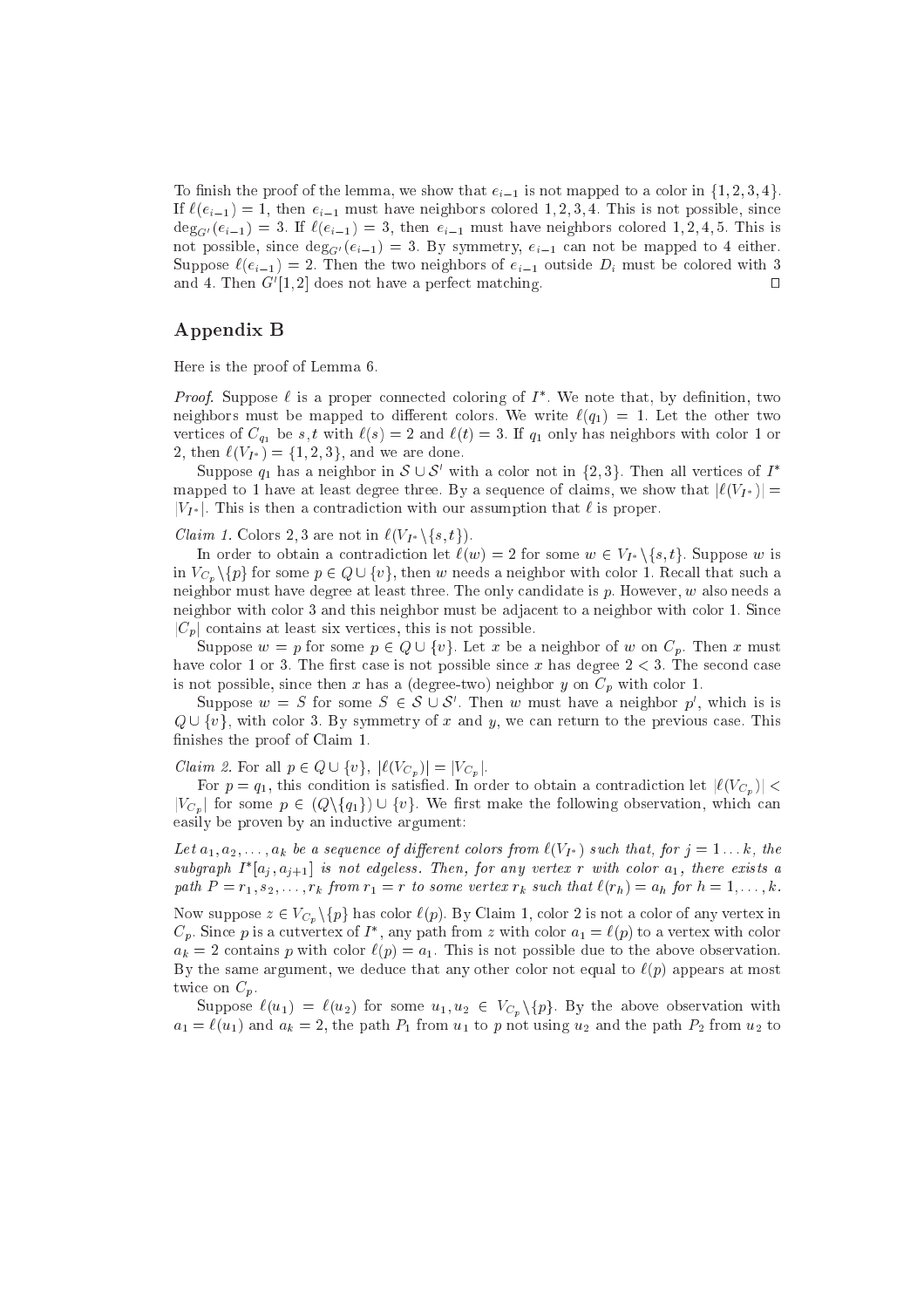$\mathbf r$  and  $\mathbf r$  is the same order  $\mathbf r$  , the same  $\mathbf r$  ji  $\mathbf r$  ji  $\mathbf r$  ji  $\mathbf r$  ji  $\mathbf r$  is the same order). We choose  $u_1$  and  $u_2$  such that  $P_1$  and  $P_2$  are maximal. Let  $v_1$  be the neighbor of  $u_1$  not on  $P_1$ , and let  $v_2$  be the neighbor of  $u_2$  not on  $P_2$ . If  $v_1$  is not equal to  $v_2$ , then  $v_1$  and  $v_2$ must be mapped to the same color. This contradicts the maximality of  $P_1$  and  $P_2$ . Hence  $v_1 = v_2$ , and exactly one color appears once on  $C_p \setminus \{p\}$  and all other colors appear twice on  $C_p \setminus \{p\}$ . This implies that  $|C_p|$  is even. This is not possible, since  $|C_p|$  is divisible by 3. Hen
e, we have proven Claim 2.

 $C$  .  $\mathcal{C}(\mathcal{C}_p)$  is a subset of  $\mathcal{C}_q$  , and p  $\mathcal{C}(\mathcal{C}_q)$  is a subset of  $\mathcal{C}(\mathcal{C}_p)$  with p  $\mathcal{C}(\mathcal{C}_q)$ 

Suppose  $\ell(V_{C_n}) \cap \ell(V_{C_q}) \neq \emptyset$  for some  $p, q \in Q \cup \{v\}$  with  $p \neq q$ . We assume  $p < q$ , so  $C_p$  contains less vertices than  $C_q$ . We note that due to Claim 2, both neighbors of p on  $C_p$  have a different color. Suppose these colors are the only colors the neighbors of p have. Then  $|\ell(VI^*)| = |VC_n|$ . This not possible, since the number of different colors on I is at least  $|V_{C_v}| = 6m + 3 > |V_{C_v}|$ , due to Claim 2. So on the neighborhood of p at least three different colors are used. This means that any vertex with color  $\ell(p)$  must have degree at least three.

Let a be a common color on  $C_p$  and  $C_q$ . Suppose a is not equal to  $\ell(p)$  already. Then there is a path in  $C_q$  from a vertex x with color a to a vertex  $y \neq q$  with color  $\ell(p)$ , because  $C_q$  has at least three more vertices than  $C_p$ . Since we showed that a vertex with color  $\ell(p)$ must have degree at least three, we find that  $a = \ell(q) = \ell(p)$  and  $\ell(V_{C_p}) \cap \ell(V_{C_q}) = \{a\}.$ 

Let  $r_1$  be a neighbor of p on  $C_p$  and let  $r_2$  be a neighbor of  $r_1 \neq p$ . Then  $\ell(r_1)$  is the color of a vertex in  $S \cup S$  and consequently  $\ell(r_2) \neq \ell(p)$  is the color of a vertex on  $C_{q'}$  for some  $q' \in Q \cup \{v\}$ , we consider  $C_p$  and  $C_{q'}$  instead of  $C_p$  and  $C_q$ , and obtain a ontradi
tion. This proves Claim 3.

By Claim 2 and Claim 3, all vertices in the union of all cycles  $C_p$  over  $p \in Q \cup \{v\}$  are mapped to different colors. Since any two  $S_j$ ,  $S_k \in \mathcal{S}$  with  $j \neq k$  are different subsets of  $Q$ , they can not have the same color. The same holds for any two  $S_j, S_k \in \mathcal{S}$  . Furthermore, all  $S'_i$  are not adjacent to v, so  $\ell(S) \cap \ell(S')$  is empty. Hence we have found that  $|\ell(S \cup S')|$  =  $|O| + |O| = 2n$ .

Suppose some  $S \in \mathcal{S} \cup \mathcal{S}$  has the same color as a vertex u of some  $\mathcal{C}_p$ . Then the colors of the neighbors of u on  $C_p$  must appear on the neighbors of S, which lie on some cycle. This violates Claim 2. Hence  $|\ell(V_{I^*})| = |V_{I^*}|$  and  $\ell$  is not proper. This finishes the proof of the lemma.  $\Box$ 

## Appendix C

Here we prove Theorem 3. Obviously, deciding if G admits a proper semi-regular coloring is in NP. To show that the problem is NP-complete, we will use the NP-completeness of the  $K_4$ -cover problem [10], where  $K_4$  is the complete graph on four vertices.

Consider a graph G. We may assume that G is a 3-regular graph with  $|V_G|=4q$  and  $|E_G| = 6q$  for some  $q \ge 0$ ; otherwise  $G \to K_4$  is false. Let  $E_G = \{e_1, e_2, \ldots, e_m\}$ . For each e the edge extending experiment of  $\alpha$  and the extension of the extension of the extension  $\alpha$  is the property of  $\alpha$ as represented in Figure 4. We denote the resulting graph by  $G$  . The vertices of the chain that replace the edge  $e_k$  are

$$
\{a_i(k), b_i(k), b'_i(k), c_i(k), c'_i(k), d_i(k), d'_i(k), e_i(k), e'_i(k), f_i(k), f'_i(k), g_i(k) \mid 1 \le i \le k+1\}.
$$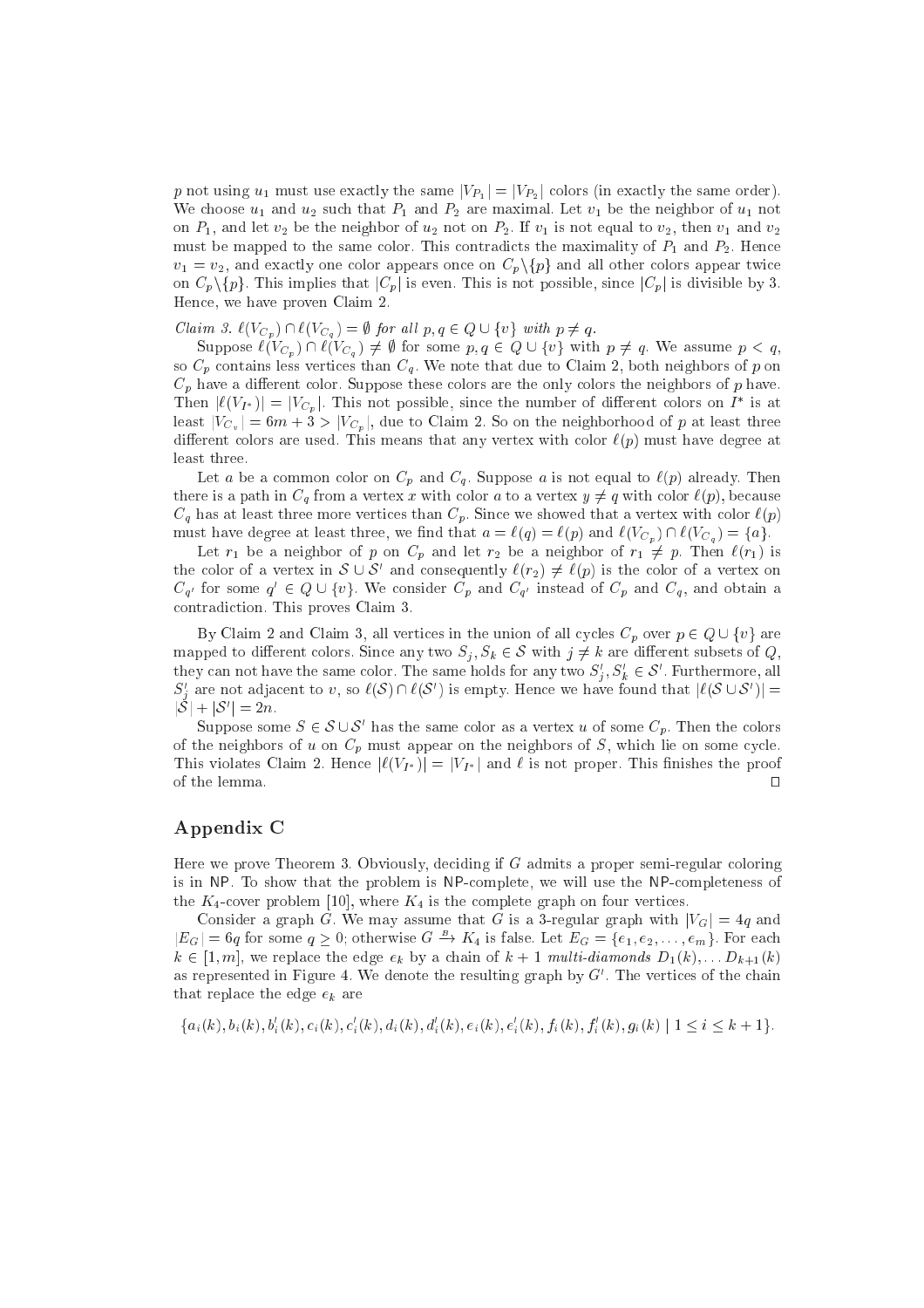

**Fig. 4.** The chain of  $k + 1$  multi-diamonds that replace the edge  $e_k = [u, v]$ .

When no confusion is possible, we will note  $a_i$  for  $a_i(k)$ , etc. The next property is useful.

**Lemma 1.** Let  $\iota$  be a semi-regular coloring by G anen for any multi-diamonds  $D_i(\kappa)$ ,  $D_j(\kappa)$ ,  $\ell(g_i(k)) = \ell(g_j(k))$  and  $\ell(a_{i+1}(k)) = \ell(a_{j+1}(k))$  if and only if  $\ell(g_{i-1}(k)) = \ell(g_{j-1}(k))$ and  $\iota(a_i(\kappa)) = \iota(a_i(\kappa))$ .

Proof. Suppose  $\ell(g_i(k)) = \ell(g_j(k))$  and  $\ell(a_{i+1}(k)) = \ell(a_{j+1}(k))$ . Then  $\ell(\{f_i(k), f_i(k)\}) =$  $\ell(\{f_j(k'), f_j(k')\})$ . Without loss of generality, we assume  $\ell(f_i(k)) = \ell(f_j(k'))$  and  $\ell(f_i(k)) = \ell(j)$  $\ell(j_i(k))$ . Consequently,  $\ell(\{a_i(k), e_i(k)\}) = \ell(\{a_j(k), e_j(k)\})$  and  $\ell(c_i(k)) = \ell(c_j(k))$ . Then  $\ell(\theta_i(k)) = \ell(\theta_j(k))$  and by symmetry,  $\ell(\theta_i(k)) = \ell(\theta_j(k))$ . Hence,  $\ell(g_{i-1}(k)) =$  $\Box$  $\ell(g_{j-1}(\kappa))$  and  $\ell(a_i(\kappa)) = \ell(a_j(\kappa))$ . In the same way we show the reverse statement.  $\Box$ 

By using Lemma 7, we deduce that  $G \to K_4$  if and only if  $G' \to K_4$ . Any witness for  $G' \to K_4$  is a proper perfect-regular coloring of  $G'$ , which is a proper semi-regular coloring of G<sup>o</sup>. We are left to show that if  $G' \rightarrow K_4$  is not true (we say if G does not *cover*  $K_4$ ), then G does not allow a proper semi-regular coloring. For this, we need a few lemmas. In the following one, we show that if  $G$  -does not cover  $K_4$  then all the vertices in a multi-diamond have different colors.

**Lemma 8.** If G abes not cover  $K_{4}$ , then  $|\ell(D_i(k))| = 12$  for any multi-diamond  $D_i(k)$  and for any semi-requiar coloring  $\iota$  of  $\sigma$  .

 $\alpha$  ; discussed that  $\alpha$  is that  $\alpha$  is that  $\alpha$  and  $\alpha$  and  $\alpha$  and  $\alpha$  and  $\alpha$  and  $\alpha$  and  $\alpha$  and  $\alpha$  and  $\alpha$  and  $\alpha$  and  $\alpha$  and  $\alpha$  and  $\alpha$  and  $\alpha$  and  $\alpha$  and  $\alpha$  and  $\alpha$  and  $\alpha$  and  $\alpha$  and  $\$ 

Claim 1. We may assume that  $\epsilon(v_i) = 4$  and  $\epsilon(v_i) \notin \{ \epsilon(u_i), \epsilon(e_i) \}.$ 

Note that  $\ell(b_i) \neq 3$ . We write  $a = \ell(f_i)$  and  $b = \ell(g_i)$ . If  $\ell(b_i) = 1$ , then either  $\ell(a_i) = 2$ and  $\ell(\theta_i) = a$ , or  $\ell(a_i) = a$  and  $\ell(\theta_i) = 2$ . In the first case,  $\ell(c_i) = 0$  and then either  $\ell(a_i) = \ell(f_i)$ , or  $\ell(e_i) = \ell(f_i)$ , which is impossible. In the second case,  $\ell(c_i) = \delta$ , and then  $c_i$  must have two neignbors colored by 1, but then  $\ell(e_i) = \ell(a_i) = 1$ . This is impossible. Hence, we can write  $\ell(b_i) = 4$ . By symmetry, we find that  $\ell(b_i) \neq 2$ . Then, by symmetry,  $\ell(\theta_i) \notin \{\ell(\theta_i), \ell(\theta_i)\}.$ 

Claim 2. We may assume that  $\ell(j_i) = 5$  and  $\ell(c_i) \neq \ell(j_i)$ .

Note that  $\ell(f_i) \notin \{1, 2\}$ . Suppose  $\ell(f_i) = \ell(b_i) = 4$ . Then  $\{\ell(a_i), \ell(b_i)\} = \{1, 2\}$  and  $\ell(g_i) = 3$ . Consequently,  $\ell(V_{G'}) = \{1, 2, 3, 4\}$  and for each  $v \in V_{G'}$ ,  $\ell(v) = 1$  (respectively  $\ell(v) = 2, \ell(v) = 3, \ell(v) = 4$ , then  $\ell(N_{G'}(v)) = \{2, 3, 4\}$  (respectively  $\ell(N_{G'}(v)) = \{1, 3, 4\}$ ,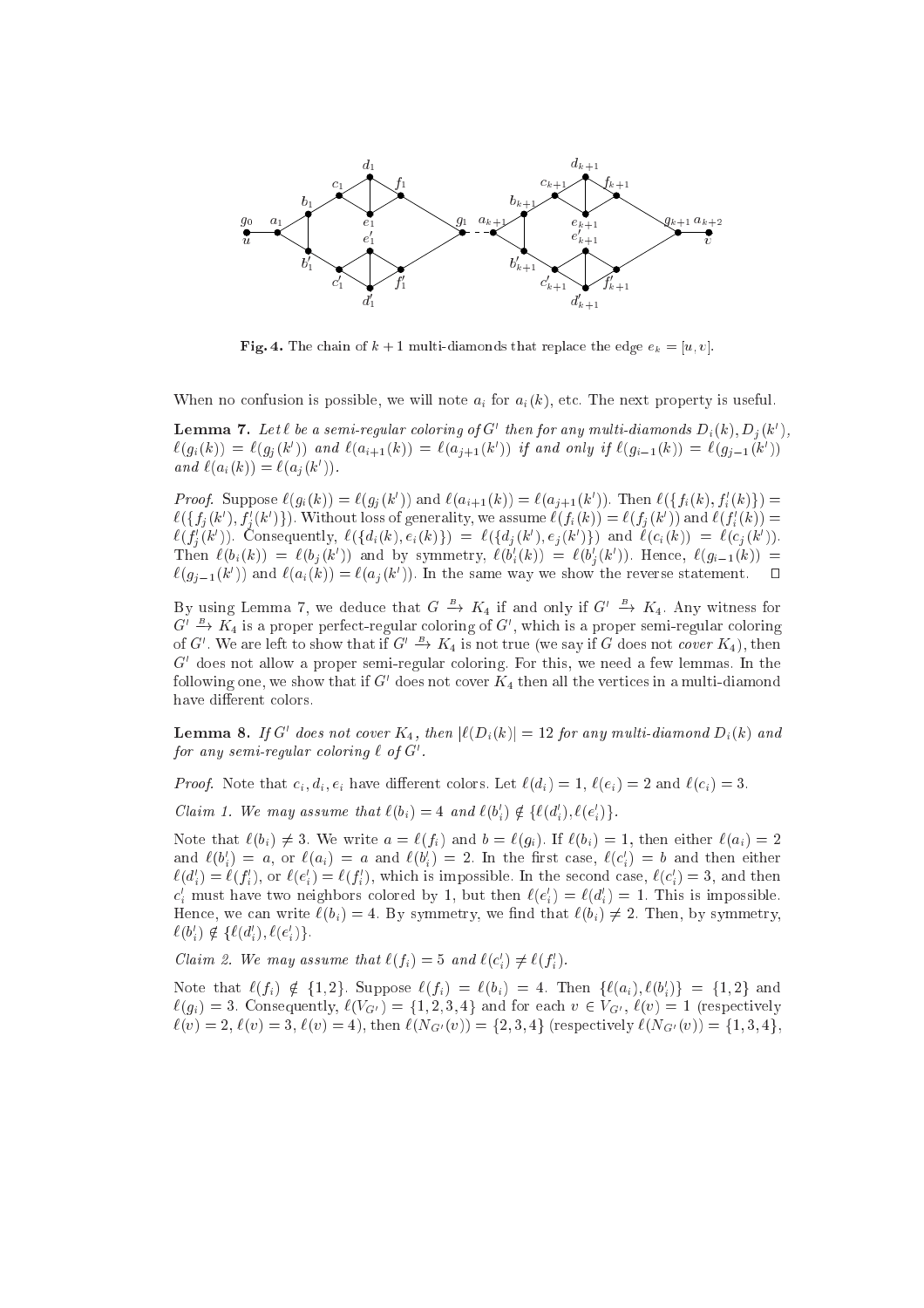$\ell(N_{G'}(v)) = \{1, 2, 4\}, \ell(N_{G'}(v)) = \{1, 2, 3\}$ . Then  $G' \rightarrow K_4$ , which is impossible. Suppose  $\ell(j_i) = \ell(c_i) =$  3. We write  $a = \ell(a_i)$  and  $b = \ell(b_i)$ . Since  $j_i$  must have a neighbor labeled by 4, we find  $\ell(g_i) = 4$ . Consequently, either  $\ell(f_i) = a$  or  $\ell(f_i) = b$ . In the first case,  $v = \ell(v_i)$  must belongs to  $\{\ell(u_i), \ell(e_i)\}$  but, by Claim 1, this is not possible. In the second case, either  $\iota(c_i) = \iota(a_i)$  or  $\iota(c_i) = \iota(e_i)$  but this is not possible. Hence we can write  $\ell(j_i) = 0$ . By symmetry, we mid that  $\ell(c_i) \neq \ell(j_i)$ .

Claim 5. We may assume that  $\epsilon(a_i) = \mathbf{0}$  and  $\mathbf{0} \notin \{\epsilon(a_i), \epsilon(c_i), \epsilon(a_i), \epsilon(e_i), \epsilon(j_i)\}$ .

We know that  $\ell(a_i) \neq 4$ . Since  $a_i$  has a neighbor labeled by 4 whereas  $c_i$  and  $d_i$  do not have such a neighbor, we know that  $\ell(a_i) \notin \{1,2\}$ . Suppose  $\ell(a_i) \in \{3,5\}$ . Then  $\ell(v_i) \in \{1,2\}$ ; without loss of generality we say that  $\ell(v_i) = 1$ . But in this case,  $\ell(v_i) = 4$ must appear in  $\ell(N_{G'}(d_i))$ , which is impossible. Hence we can write  $\ell(a_i) = 6$ . By symmetry,  $0 \notin \{\ell(\theta_i), \ell(\mathcal{C}_i), \ell(\theta_i), \ell(\mathcal{C}_i), \ell(\mathcal{J}_i)\}.$ 

Claim 4. We may assume that  $\ell(v_i) = \ell$ .

We know that  $\ell(\theta_i) \notin \{1, 2, 3, 4, 6\}$ . Suppose  $\ell(\theta_i) = 5$ . Then  $\ell(N_{G'}(\theta_i))$  must contain  $\{1, 2, 4, 6\}$  but this is impossible since  $\deg_{G'}(b_i) = 3$ . Hence, we can write  $\ell(b_i) = l$ .

Claim 5. We may assume that  $\iota(c_i) = \infty$ .

We note that  $\ell(c_i) \notin \{1, 2, 3, 4, 0, 7\}$ . Suppose that  $\ell(c_i) = 0$ . Then  $\ell(g_i) = 7$ , and  $\ell(\{u_i, e_i\}) = \{1, 2\}$ . Consequently,  $\ell(f_i) = \delta$ , but this is impossible since  $\ell \notin \ell(NG^{\ell}(c_i))$ .

Claim 6. We may assume that  $\ell(a_i) = 9$  and  $\ell(e_i) = 10$ .

We note that  $\ell(a_i) \notin \{1, 2, 3, 4, 0, 7, 8\}$ . Suppose that  $\ell(a_i) \equiv 3$ , then  $\ell(e_i) \in \{1, 2\}$  but this is impossible since  $S \notin \ell(N_{G'}(a_i)) \cup \ell(N_{G'}(e_i))$ . We can write  $\ell(a_i) = 9$ . By symmetry and since  $\ell(e_i) \neq \ell(a_i)$ , we find that  $\ell(e_i) \notin \{1, 2, 3, 4, 5, 0, 7, 8, 9\}$ .

Claim 1. We may assume that  $\ell(f_i) = 11$ .

We know that  $\ell(f_i) \notin \{1, 2, 3, 4, 6, 7, 8, 9, 10\}$ . Suppose that  $\ell(f_i) = 5$ . Then  $\ell(N_{G'}(f_i))$ must contain  $\{1, 2, 9, 10\}$  but this is impossible since  $\deg_{G'}(J_i) = 3$ .

Claim 8. We may assume that  $\ell(g_i) = 12$ .

We know that  $\ell(g_i) \notin \{1, 2, 3, 4, 5, 7, 8, 9, 10, 11\}$ . Suppose that  $\ell(f_i) = 0$ . Then  $\ell(N_{G'}(g_i))$ must contain  $\{4, 5, 7, 11\}$  but this is impossible since  $\text{deg}_G(\mathcal{G}_i) = 3$ . This ends the proof of  $\Box$ 

In the following lemma, we show that if  $G$  does not cover  $K_{4},$  a color that appears on a vertex  $g_i(\kappa)$  cannot appear on another multi-diamond  $D_i(\kappa)$  elsewhere than in  $g_j(\kappa)$ .

**Lemma 9.** If G abes not cover  $K_4$ , then for any semi-regular coloring  $\epsilon$  of G, for any multi-diamonds  $D_i(\kappa)$  and  $D_j(\kappa)$ , for each  $u \in D_i(\kappa) \setminus \{g_i(\kappa)\}\,$ ,  $\ell(u) \neq \ell(g_j(\kappa))$ .

 $P(SQ)$  . For any vertex  $\alpha \in P_N(\alpha)$  ,  $\beta_N(\alpha)$  is there exists two vertices  $\beta$ ,  $\alpha \in P(Q_N)$  such that  $[v, w] \in E_{G'}$ .

Suppose that  $\ell(u) = \ell(g_j(k))$ . Then  $\{\ell(v), \ell(w)\}\sqcup \{\ell(f_j(k))\}, \ell(f_j(k))\} \neq \emptyset$ ; without loss of generality, we say that  $\ell(v) = \ell(f_i(k))$ . Then  $\ell(w) \in \{ \ell(a_i(k)) , \ell(e_i(k)) \}$ ; without loss of generality, we say that  $\ell(w) = \ell(a_i(k))$ .

Consequently,  $\ell(g_i(k)) = \ell(u) \in \ell(N_{G'}(a_i(k))) = \{\ell(\mathcal{C}_i(k))\}, \ell(\mathcal{C}_i(k)), \ell(f_i(k))\}$ , but this is impossible from Lemma 8.  $\Box$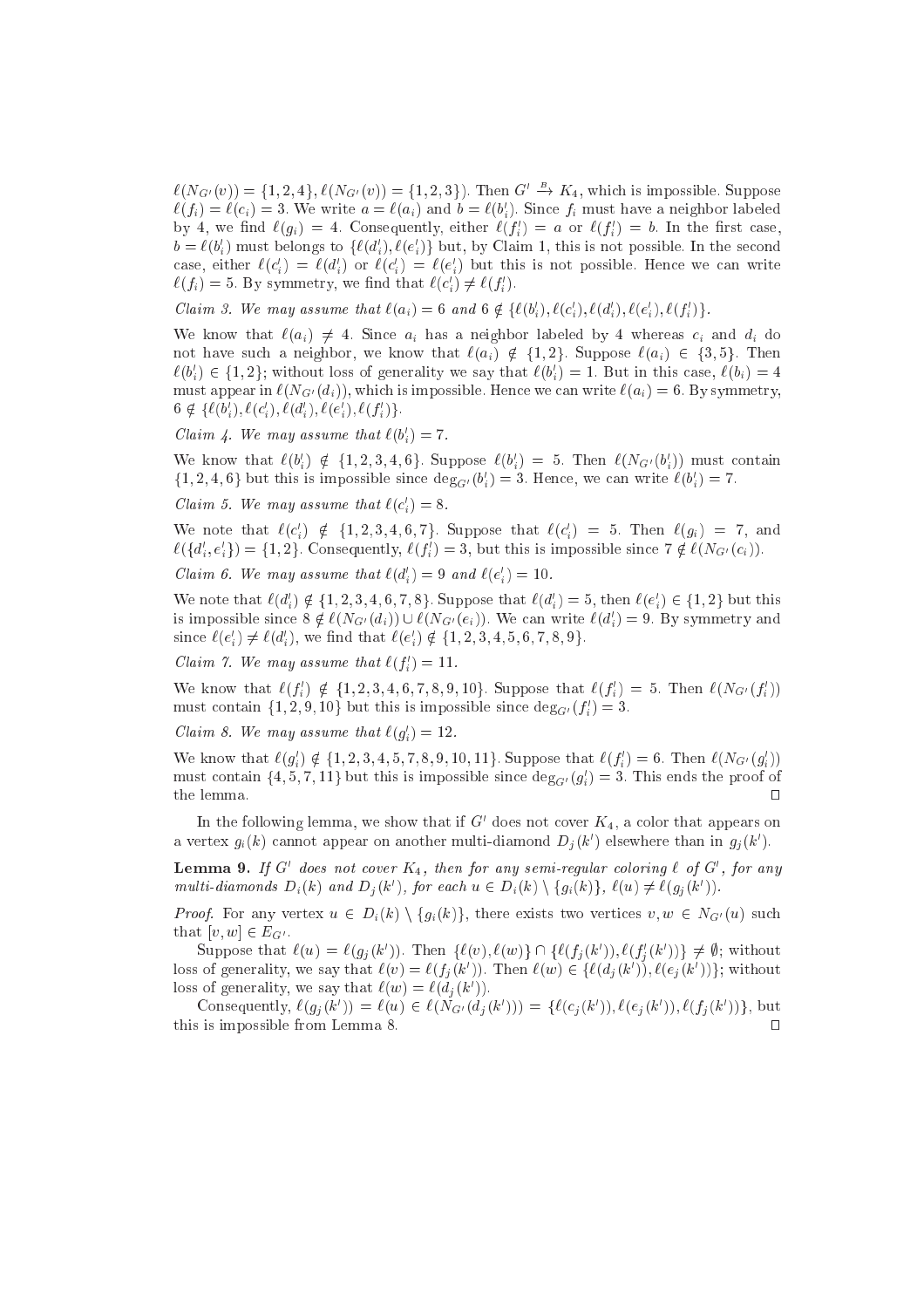In the following lemma, we show that if  $G$  does not cover  $K_{4},$  a color that appears on a vertex  $a_i(\kappa)$  cannot appear on another multi-diamond  $D_i(\kappa)$  eisewhere than in  $a_i(\kappa)$ .

**Lemma 10.** If G aves not cover  $K_4$ , then for any semi-regular coloring  $\iota$  of G , for any multi-diamonds  $D_i(\kappa)$  and  $D_j(\kappa)$ , for each  $u \in D_i(\kappa) \setminus \{a_i(\kappa)\}\,$ ,  $\ell(u) \neq \ell(a_j(\kappa))$ .

*Proof.* From Lemma 8, one can suppose that  $\ell(u_i(k)) = 1, \ell(e_i(k)) = 2, \ell(c_i(k))$  $\sqrt{ }$  $\delta(t, b) = 0, \ell(\theta_j(k)) = 0, \ell(\theta_j(k)) = 0, \ell(\theta_j(k)) = 0, \ell(c_j(k)) = 0, \ell(\theta_j(k)) = 0$  $\mathcal{O}(\mathcal{C}_i(k)) = 10, \ell(f_i(k)) = 11, \ell(g_j(k)) = 12$ , as represented on the left of Figure 5. We will also note a and b for  $\ell(g_{j-1}(k))$  and  $\ell(a_{j+1}(k))$ .



Fig. 5. The two multi-diamonds we onsider for the proof of Lemma 10.

We will note  $a_i$  for  $a_i(k)$ , etc. We just have to show that for each  $v \in \{b_i, c_i, d_i, f_i, g_i\}$ ,  $\ell(v) \neq 6$ . From Lemma 9, we already know that  $\ell(g_i) \neq 6$ .

Suppose that  $\ell(c_i) = 6$  (resp.  $\ell(f_i) = 6$ ). Then  $\{\ell(d_i), \ell(e_i)\} \cap \{4, 7\} \neq \emptyset$ . Without loss of generality, we say that  $\ell(d_i) = 4$ . Then  $c_i$  (resp.  $f_i$ ) and  $d_i$  must both have a neighbor labeled by 7. From Lemma 8, it implies that  $\ell(e_i) = 7$ . Since  $e_i$  must also have a neighbor labeled by 8, it implies that  $\ell(f_i) = 8$  (resp.  $\ell(c_i) = 8$ ), but this is impossible since  $f_i$  (resp  $c_i$ ) cannot have a neighbor labeled by 4.

Suppose that  $\ell(d_i) = 6$ . Then  $\{\ell(c_i), \ell(f_i)\} \cap \{4, 7\} \neq \emptyset$ . Without loss of generality, suppose that  $\ell(c_i) = 4$  (resp.  $\ell(f_i) = 4$ ). Then  $c_i$  (resp.  $f_i$ ) and  $d_i$  must both have a neighbor labeled by 7. From Lemma 8, it implies that  $\ell(e_i) = 7$ . Since  $e_i$  must also have a neighbor labeled by 8, it implies that  $\ell(f_i) = 8$  (resp.  $\ell(c_i) = 8$ ), but this is impossible since  $f_i$  (resp.  $c_i$ ) cannot have a neighbor labeled by 6.

Suppose that  $\ell(\theta_i) = 0$ . If  $j \geq 2$ ,  $\theta_i$  must have a neighbor labeled by  $a = \ell(g_{i-1}(k))$ , but this is impossible from Lemma 9. We will now suppose that  $j = 1$ . From Lemma  $\delta, \ell(\{a_i, o_i\}) = \{4, i\}.$  Without loss of generality, we say that  $\ell(a_i) = i$  and  $\ell(o_i) = 4.$ Consequently,  $\ell(c_i) = \delta, \ell(\{a_i, e_i\}) = \{1, 2\}, \ell(f_i) = \delta$  and  $\ell(g_i) = \mathbf{12}$ . Consequently, either  $\ell(f_i) = 0$ , or  $\ell(f_i) = 11$ . In the first case, since  $j = 1, 0 = \ell(a_2(k))$  and we already know that it is impossible. In the second case, if  $\ell(f_i) = 11$ , then  $\ell(\{d_i, e_i\}) = \{9, 10\}$  and then  $\ell(c_i) = 8$ , but this is impossible since  $c_i$  cannot have a neighbor labeled by 6.

In the following lemma, we show that if  $G$  does not cover  $K_{4}$ , then a vertex  $u$  that does not belong to any multi-diamond (i.e. a vertex that was in the graph  $G$ ) cannot have the same olor as a vertex that belongs to a multi-diamond.